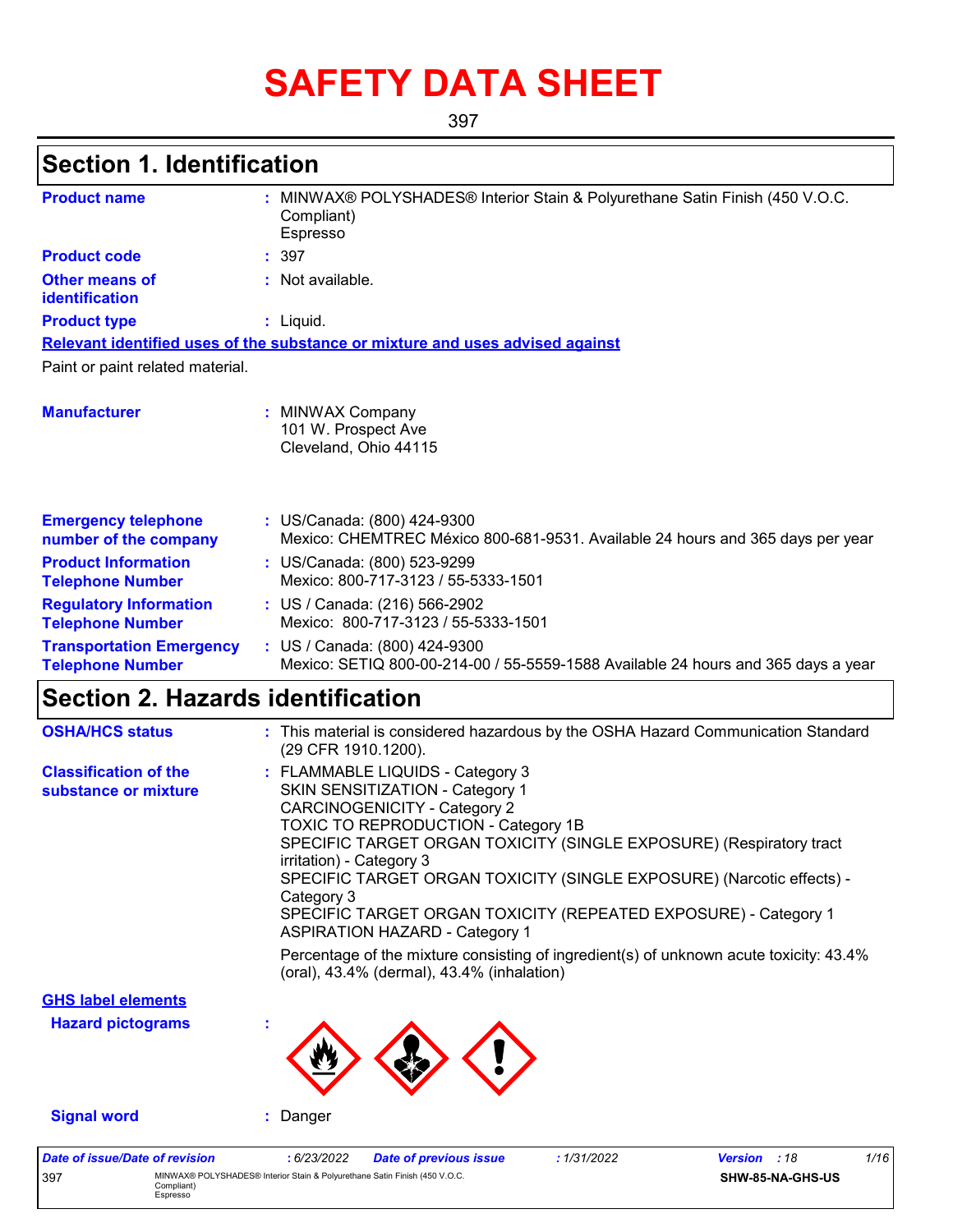### **Section 2. Hazards identification**

| <b>Hazard statements</b>                   | : Flammable liquid and vapor.<br>May be fatal if swallowed and enters airways.<br>May cause an allergic skin reaction.<br>May cause respiratory irritation.<br>May cause drowsiness or dizziness.<br>Suspected of causing cancer.<br>May damage fertility or the unborn child.<br>Causes damage to organs through prolonged or repeated exposure.                                                                                                                                                                                                                                                                                                                                 |
|--------------------------------------------|-----------------------------------------------------------------------------------------------------------------------------------------------------------------------------------------------------------------------------------------------------------------------------------------------------------------------------------------------------------------------------------------------------------------------------------------------------------------------------------------------------------------------------------------------------------------------------------------------------------------------------------------------------------------------------------|
| <b>Precautionary statements</b>            |                                                                                                                                                                                                                                                                                                                                                                                                                                                                                                                                                                                                                                                                                   |
| <b>General</b>                             | : Read label before use. Keep out of reach of children. If medical advice is needed,<br>have product container or label at hand.                                                                                                                                                                                                                                                                                                                                                                                                                                                                                                                                                  |
| <b>Prevention</b>                          | Obtain special instructions before use. Do not handle until all safety precautions have<br>been read and understood. Wear protective gloves, protective clothing and eye or face<br>protection. Keep away from heat, hot surfaces, sparks, open flames and other ignition<br>sources. No smoking. Use explosion-proof electrical, ventilating or lighting equipment.<br>Use non-sparking tools. Take action to prevent static discharges. Use only outdoors or<br>in a well-ventilated area. Do not breathe vapor. Do not eat, drink or smoke when using<br>this product. Wash thoroughly after handling. Contaminated work clothing must not be<br>allowed out of the workplace. |
| <b>Response</b>                            | : IF exposed or concerned: Get medical advice or attention. IF INHALED: Remove<br>person to fresh air and keep comfortable for breathing. Call a POISON CENTER or<br>doctor if you feel unwell. IF SWALLOWED: Immediately call a POISON CENTER or<br>doctor. Do NOT induce vomiting. IF ON SKIN (or hair): Take off immediately all<br>contaminated clothing. Rinse skin with water. Wash contaminated clothing before<br>reuse. IF ON SKIN: Wash with plenty of water. If skin irritation or rash occurs: Get<br>medical advice or attention.                                                                                                                                    |
| <b>Storage</b>                             | : Store locked up. Store in a well-ventilated place. Keep container tightly closed. Keep<br>cool.                                                                                                                                                                                                                                                                                                                                                                                                                                                                                                                                                                                 |
| <b>Disposal</b>                            | Dispose of contents and container in accordance with all local, regional, national and<br>international regulations.                                                                                                                                                                                                                                                                                                                                                                                                                                                                                                                                                              |
| <b>Supplemental label</b><br>elements      | DELAYED EFFECTS FROM LONG TERM OVEREXPOSURE. Contains solvents which<br>can cause permanent brain and nervous system damage. Intentional misuse by<br>deliberately concentrating and inhaling the contents can be harmful or fatal. WARNING:<br>This product contains chemicals known to the State of California to cause cancer and<br>birth defects or other reproductive harm.                                                                                                                                                                                                                                                                                                 |
|                                            | Please refer to the SDS for additional information. Keep out of reach of children. Do not<br>transfer contents to other containers for storage.                                                                                                                                                                                                                                                                                                                                                                                                                                                                                                                                   |
| <b>Hazards not otherwise</b><br>classified | DANGER: Rags, steel wool, other waste soaked with this product, and sanding residue<br>may spontaneously catch fire if improperly discarded. Immediately place rags, steel<br>wool, other waste soaked with this product, and sanding residue in a sealed, water-filled,<br>metal container. Dispose of in accordance with local fire regulations.                                                                                                                                                                                                                                                                                                                                |
|                                            |                                                                                                                                                                                                                                                                                                                                                                                                                                                                                                                                                                                                                                                                                   |

### **Section 3. Composition/information on ingredients**

| <b>Substance/mixture</b> | : Mixture        |
|--------------------------|------------------|
| Other means of           | : Not available. |
| <b>identification</b>    |                  |

**CAS number/other identifiers**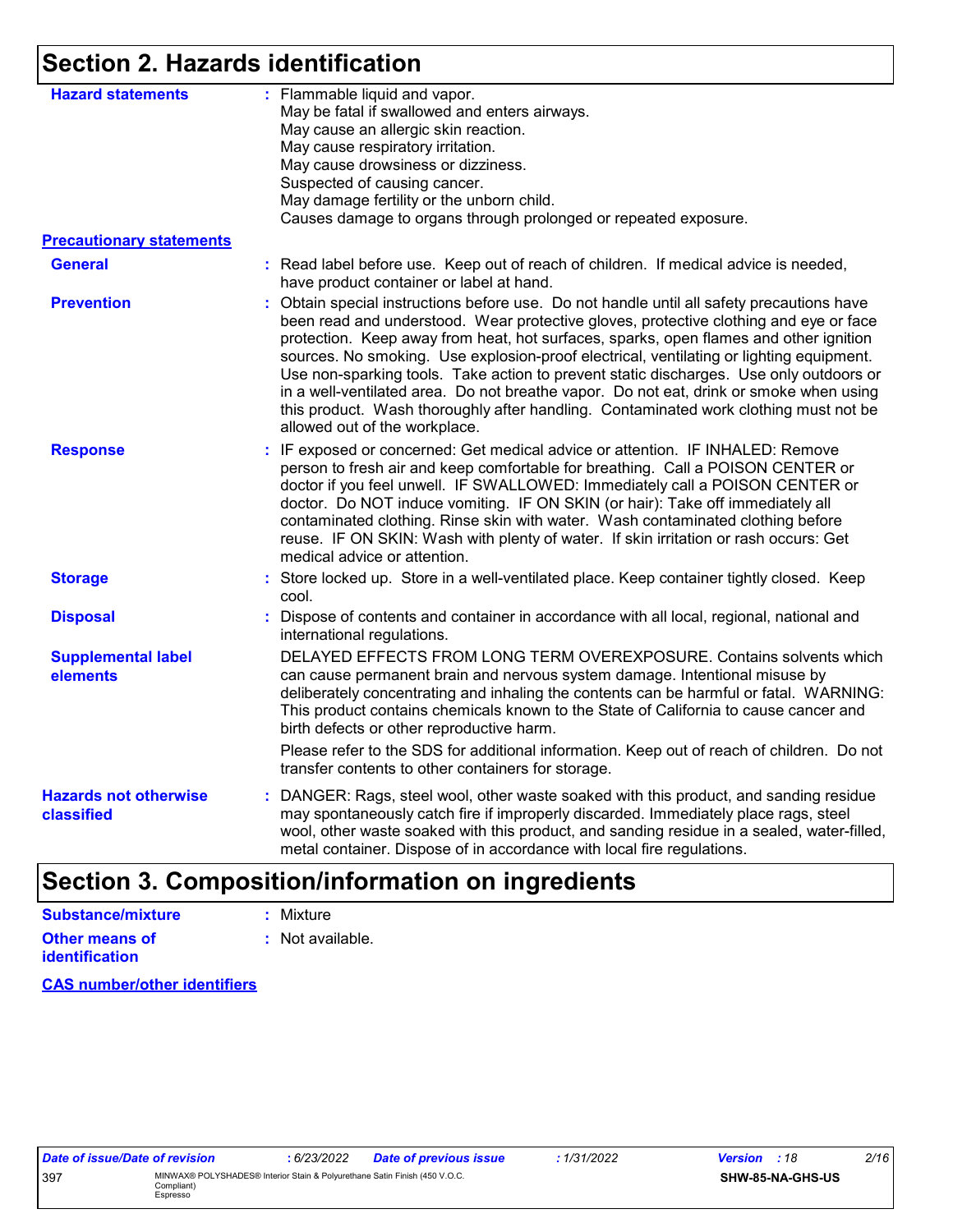### **Section 3. Composition/information on ingredients**

| <b>Ingredient name</b>               | % by weight | <b>CAS number</b> |
|--------------------------------------|-------------|-------------------|
| Light Aliphatic Hydrocarbon          | l≥25 - ≤50  | 64742-47-8        |
| Light Aliphatic Hydrocarbon          | 210 - ≤25   | 64742-47-8        |
| Amorphous Precipitated Silica        | $\leq 5$    | 112926-00-8       |
| Med. Aliphatic Hydrocarbon Solvent   | $≤3$        | 64742-88-7        |
| Iron Oxide                           | '≤3         | 1309-37-1         |
| Mineral Spirits (Odorless)           | $<$ 1       | 64742-47-8        |
| Zirconium 2-Ethylhexanoate           | 1≤          | 22464-99-9        |
| Hydrotreated Heavy Petroleum Naphtha | $\leq$ 1    | 64742-48-9        |
| Cobalt 2-Ethylhexanoate              | l≤0.3       | 136-52-7          |
| Methyl Ethyl Ketoxime                | l≤0.3       | 96-29-7           |

Any concentration shown as a range is to protect confidentiality or is due to batch variation.

**There are no additional ingredients present which, within the current knowledge of the supplier and in the concentrations applicable, are classified and hence require reporting in this section.**

**Occupational exposure limits, if available, are listed in Section 8.**

### **Section 4. First aid measures**

| <b>Description of necessary first aid measures</b> |                                                                                                                                                                                                                                                                                                                                                                                                                                                                                                                                                                                                                                                                                                                                                         |
|----------------------------------------------------|---------------------------------------------------------------------------------------------------------------------------------------------------------------------------------------------------------------------------------------------------------------------------------------------------------------------------------------------------------------------------------------------------------------------------------------------------------------------------------------------------------------------------------------------------------------------------------------------------------------------------------------------------------------------------------------------------------------------------------------------------------|
| <b>Eye contact</b>                                 | : Immediately flush eyes with plenty of water, occasionally lifting the upper and lower<br>eyelids. Check for and remove any contact lenses. Continue to rinse for at least 10<br>minutes. Get medical attention.                                                                                                                                                                                                                                                                                                                                                                                                                                                                                                                                       |
| <b>Inhalation</b>                                  | : Remove victim to fresh air and keep at rest in a position comfortable for breathing. If it<br>is suspected that fumes are still present, the rescuer should wear an appropriate mask<br>or self-contained breathing apparatus. If not breathing, if breathing is irregular or if<br>respiratory arrest occurs, provide artificial respiration or oxygen by trained personnel. It<br>may be dangerous to the person providing aid to give mouth-to-mouth resuscitation.<br>Get medical attention. If necessary, call a poison center or physician. If unconscious,<br>place in recovery position and get medical attention immediately. Maintain an open<br>airway. Loosen tight clothing such as a collar, tie, belt or waistband.                    |
| <b>Skin contact</b>                                | : Wash with plenty of soap and water. Remove contaminated clothing and shoes. Wash<br>contaminated clothing thoroughly with water before removing it, or wear gloves.<br>Continue to rinse for at least 10 minutes. Get medical attention. In the event of any<br>complaints or symptoms, avoid further exposure. Wash clothing before reuse. Clean<br>shoes thoroughly before reuse.                                                                                                                                                                                                                                                                                                                                                                   |
| <b>Ingestion</b>                                   | : Get medical attention immediately. Call a poison center or physician. Wash out mouth<br>with water. Remove dentures if any. If material has been swallowed and the exposed<br>person is conscious, give small quantities of water to drink. Stop if the exposed person<br>feels sick as vomiting may be dangerous. Aspiration hazard if swallowed. Can enter<br>lungs and cause damage. Do not induce vomiting. If vomiting occurs, the head should<br>be kept low so that vomit does not enter the lungs. Never give anything by mouth to an<br>unconscious person. If unconscious, place in recovery position and get medical<br>attention immediately. Maintain an open airway. Loosen tight clothing such as a collar,<br>tie, belt or waistband. |

#### **Most important symptoms/effects, acute and delayed**

| <b>Potential acute health effects</b> |                                                                                                                              |  |
|---------------------------------------|------------------------------------------------------------------------------------------------------------------------------|--|
| <b>Eye contact</b>                    | : No known significant effects or critical hazards.                                                                          |  |
| <b>Inhalation</b>                     | : Can cause central nervous system (CNS) depression. May cause drowsiness or<br>dizziness. May cause respiratory irritation. |  |
| <b>Skin contact</b>                   | : May cause an allergic skin reaction.                                                                                       |  |
| <b>Ingestion</b>                      | : Can cause central nervous system (CNS) depression. May be fatal if swallowed and<br>enters airways.                        |  |

| Date of issue/Date of revision |                                                                                                      | : 6/23/2022 | <b>Date of previous issue</b> | : 1/31/2022 | <b>Version</b> : 18 |                         | 3/16 |
|--------------------------------|------------------------------------------------------------------------------------------------------|-------------|-------------------------------|-------------|---------------------|-------------------------|------|
| 397                            | MINWAX® POLYSHADES® Interior Stain & Polyurethane Satin Finish (450 V.O.C.<br>Compliant)<br>Espresso |             |                               |             |                     | <b>SHW-85-NA-GHS-US</b> |      |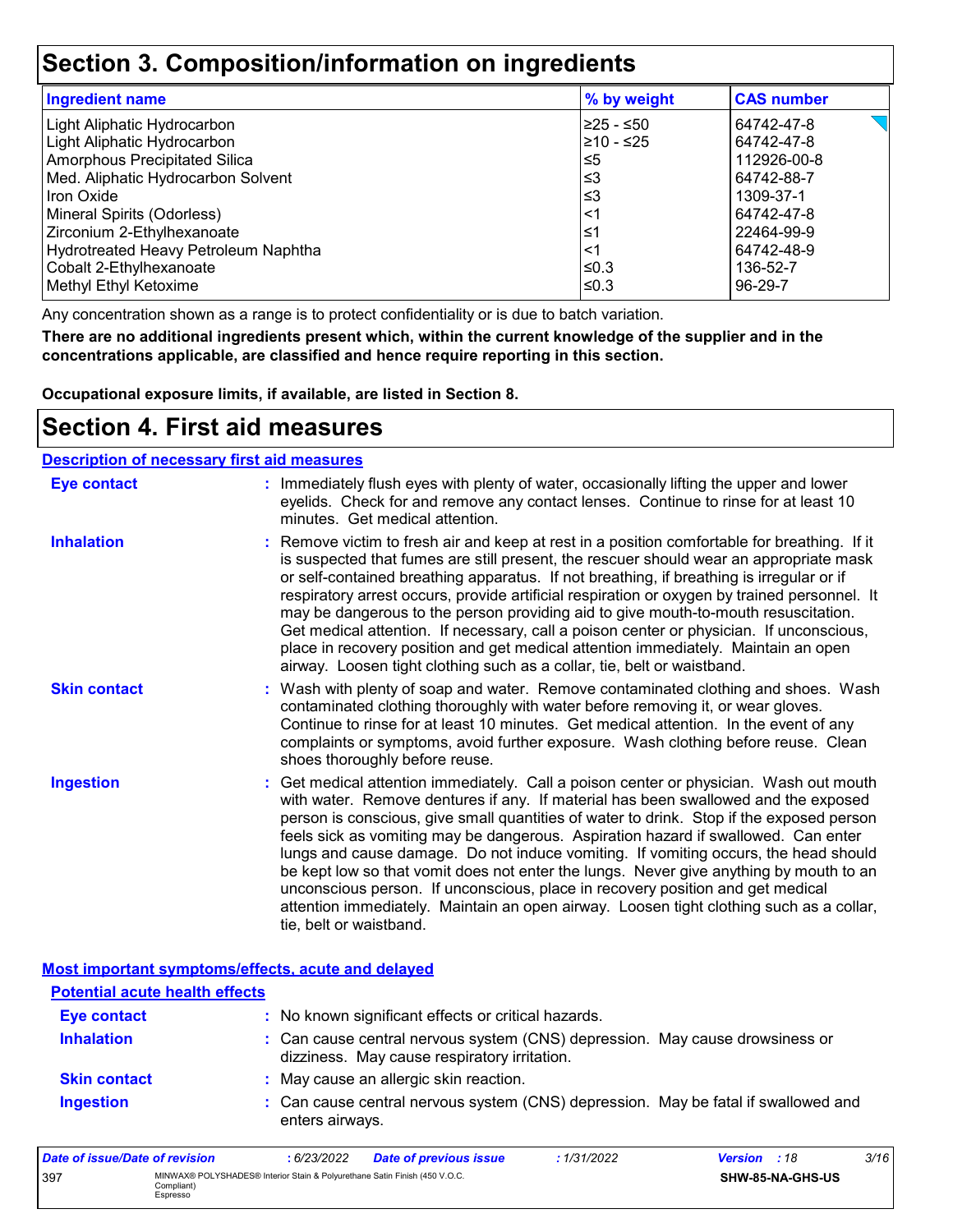# **Section 4. First aid measures**

| <b>Over-exposure signs/symptoms</b> |                                                                                                                                                                                                                                                                         |
|-------------------------------------|-------------------------------------------------------------------------------------------------------------------------------------------------------------------------------------------------------------------------------------------------------------------------|
| <b>Eye contact</b>                  | : No specific data.                                                                                                                                                                                                                                                     |
| <b>Inhalation</b>                   | : Adverse symptoms may include the following:<br>respiratory tract irritation<br>coughing<br>nausea or vomiting<br>headache<br>drowsiness/fatigue<br>dizziness/vertigo<br>unconsciousness<br>reduced fetal weight<br>increase in fetal deaths<br>skeletal malformations |
| <b>Skin contact</b>                 | : Adverse symptoms may include the following:<br>irritation<br>redness<br>reduced fetal weight<br>increase in fetal deaths<br>skeletal malformations                                                                                                                    |
| <b>Ingestion</b>                    | : Adverse symptoms may include the following:<br>nausea or vomiting<br>reduced fetal weight<br>increase in fetal deaths<br>skeletal malformations                                                                                                                       |

|                                   | Indication of immediate medical attention and special treatment needed, if necessary                                                                                                                                                                                                                                                                                                                            |
|-----------------------------------|-----------------------------------------------------------------------------------------------------------------------------------------------------------------------------------------------------------------------------------------------------------------------------------------------------------------------------------------------------------------------------------------------------------------|
| <b>Notes to physician</b>         | : Treat symptomatically. Contact poison treatment specialist immediately if large<br>quantities have been ingested or inhaled.                                                                                                                                                                                                                                                                                  |
| <b>Specific treatments</b>        | : No specific treatment.                                                                                                                                                                                                                                                                                                                                                                                        |
| <b>Protection of first-aiders</b> | : No action shall be taken involving any personal risk or without suitable training. If it is<br>suspected that fumes are still present, the rescuer should wear an appropriate mask or<br>self-contained breathing apparatus. It may be dangerous to the person providing aid to<br>give mouth-to-mouth resuscitation. Wash contaminated clothing thoroughly with water<br>before removing it, or wear gloves. |

**See toxicological information (Section 11)**

# **Section 5. Fire-fighting measures**

| <b>Extinguishing media</b>                           |                                                                                                                                                                                                                                                                                                                                                                                                                          |
|------------------------------------------------------|--------------------------------------------------------------------------------------------------------------------------------------------------------------------------------------------------------------------------------------------------------------------------------------------------------------------------------------------------------------------------------------------------------------------------|
| <b>Suitable extinguishing</b><br>media               | : Use dry chemical, $CO2$ , water spray (fog) or foam.                                                                                                                                                                                                                                                                                                                                                                   |
| <b>Unsuitable extinguishing</b><br>media             | : Do not use water jet.                                                                                                                                                                                                                                                                                                                                                                                                  |
| <b>Specific hazards arising</b><br>from the chemical | : Flammable liquid and vapor. Runoff to sewer may create fire or explosion hazard. In a<br>fire or if heated, a pressure increase will occur and the container may burst, with the risk<br>of a subsequent explosion. The vapor/gas is heavier than air and will spread along the<br>ground. Vapors may accumulate in low or confined areas or travel a considerable<br>distance to a source of ignition and flash back. |
| <b>Hazardous thermal</b><br>decomposition products   | Decomposition products may include the following materials:<br>carbon dioxide<br>carbon monoxide<br>metal oxide/oxides                                                                                                                                                                                                                                                                                                   |

| Date of issue/Date of revision |                                                                                                      | 6/23/2022 | <b>Date of previous issue</b> | 1/31/2022        | <b>Version</b> : 18 | 4/16 |
|--------------------------------|------------------------------------------------------------------------------------------------------|-----------|-------------------------------|------------------|---------------------|------|
| 397                            | MINWAX® POLYSHADES® Interior Stain & Polyurethane Satin Finish (450 V.O.C.<br>Compliant)<br>Espresso |           |                               | SHW-85-NA-GHS-US |                     |      |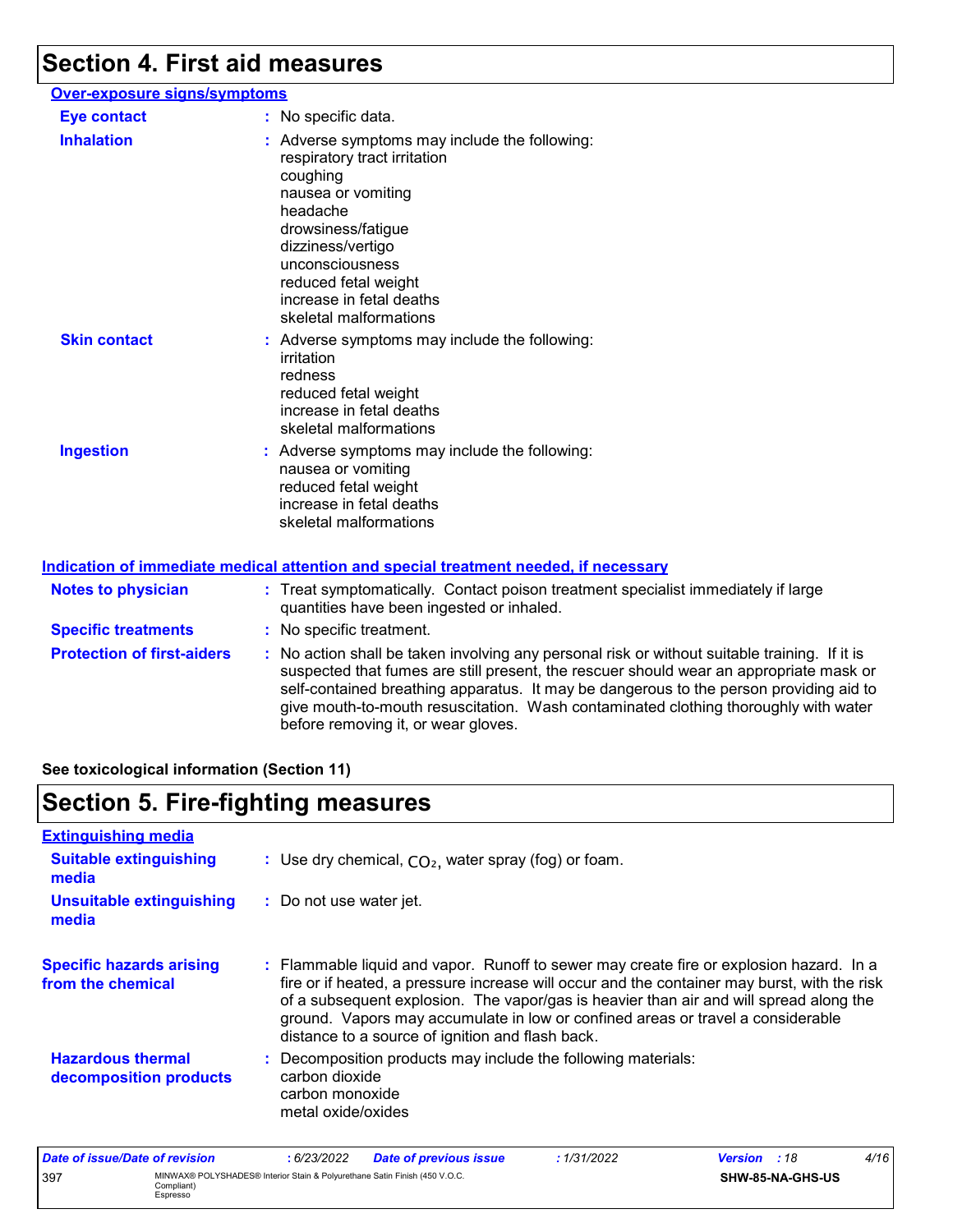### **Section 5. Fire-fighting measures**

| <b>Special protective actions</b><br>for fire-fighters   | : Promptly isolate the scene by removing all persons from the vicinity of the incident if<br>there is a fire. No action shall be taken involving any personal risk or without suitable<br>training. Move containers from fire area if this can be done without risk. Use water<br>spray to keep fire-exposed containers cool. |
|----------------------------------------------------------|-------------------------------------------------------------------------------------------------------------------------------------------------------------------------------------------------------------------------------------------------------------------------------------------------------------------------------|
| <b>Special protective</b><br>equipment for fire-fighters | : Fire-fighters should wear appropriate protective equipment and self-contained breathing<br>apparatus (SCBA) with a full face-piece operated in positive pressure mode.                                                                                                                                                      |

### **Section 6. Accidental release measures**

|                                                                                    | Personal precautions, protective equipment and emergency procedures                                                                                                                                                                                                                                                                                                                                                                                                                                                                                                                                                                                                                                                |
|------------------------------------------------------------------------------------|--------------------------------------------------------------------------------------------------------------------------------------------------------------------------------------------------------------------------------------------------------------------------------------------------------------------------------------------------------------------------------------------------------------------------------------------------------------------------------------------------------------------------------------------------------------------------------------------------------------------------------------------------------------------------------------------------------------------|
| For non-emergency<br>personnel                                                     | : No action shall be taken involving any personal risk or without suitable training.<br>Evacuate surrounding areas. Keep unnecessary and unprotected personnel from<br>entering. Do not touch or walk through spilled material. Shut off all ignition sources.<br>No flares, smoking or flames in hazard area. Avoid breathing vapor or mist. Provide<br>adequate ventilation. Wear appropriate respirator when ventilation is inadequate. Put<br>on appropriate personal protective equipment.                                                                                                                                                                                                                    |
| For emergency responders                                                           | : If specialized clothing is required to deal with the spillage, take note of any information in<br>Section 8 on suitable and unsuitable materials. See also the information in "For non-<br>emergency personnel".                                                                                                                                                                                                                                                                                                                                                                                                                                                                                                 |
| <b>Environmental precautions</b>                                                   | : Avoid dispersal of spilled material and runoff and contact with soil, waterways, drains<br>and sewers. Inform the relevant authorities if the product has caused environmental<br>pollution (sewers, waterways, soil or air).                                                                                                                                                                                                                                                                                                                                                                                                                                                                                    |
| <b>Methods and materials for containment and cleaning up</b><br><b>Small spill</b> | : Stop leak if without risk. Move containers from spill area. Use spark-proof tools and<br>explosion-proof equipment. Dilute with water and mop up if water-soluble. Alternatively,<br>or if water-insoluble, absorb with an inert dry material and place in an appropriate waste<br>disposal container. Dispose of via a licensed waste disposal contractor.                                                                                                                                                                                                                                                                                                                                                      |
| <b>Large spill</b>                                                                 | : Stop leak if without risk. Move containers from spill area. Use spark-proof tools and<br>explosion-proof equipment. Approach release from upwind. Prevent entry into sewers,<br>water courses, basements or confined areas. Wash spillages into an effluent treatment<br>plant or proceed as follows. Contain and collect spillage with non-combustible,<br>absorbent material e.g. sand, earth, vermiculite or diatomaceous earth and place in<br>container for disposal according to local regulations (see Section 13). Dispose of via a<br>licensed waste disposal contractor. Contaminated absorbent material may pose the<br>same hazard as the spilled product. Note: see Section 1 for emergency contact |

# **Section 7. Handling and storage**

### **Precautions for safe handling**

| <b>Protective measures</b> | : Put on appropriate personal protective equipment (see Section 8). Persons with a<br>history of skin sensitization problems should not be employed in any process in which<br>this product is used. Avoid exposure - obtain special instructions before use. Avoid<br>exposure during pregnancy. Do not handle until all safety precautions have been read<br>and understood. Do not get in eyes or on skin or clothing. Do not breathe vapor or mist.<br>Do not swallow. Use only with adequate ventilation. Wear appropriate respirator when<br>ventilation is inadequate. Do not enter storage areas and confined spaces unless<br>adequately ventilated. Keep in the original container or an approved alternative made<br>from a compatible material, kept tightly closed when not in use. Store and use away<br>from heat, sparks, open flame or any other ignition source. Use explosion-proof<br>electrical (ventilating, lighting and material handling) equipment. Use only non-sparking |
|----------------------------|-----------------------------------------------------------------------------------------------------------------------------------------------------------------------------------------------------------------------------------------------------------------------------------------------------------------------------------------------------------------------------------------------------------------------------------------------------------------------------------------------------------------------------------------------------------------------------------------------------------------------------------------------------------------------------------------------------------------------------------------------------------------------------------------------------------------------------------------------------------------------------------------------------------------------------------------------------------------------------------------------------|
|                            | tools. Take precautionary measures against electrostatic discharges. Empty containers<br>retain product residue and can be hazardous. Do not reuse container.                                                                                                                                                                                                                                                                                                                                                                                                                                                                                                                                                                                                                                                                                                                                                                                                                                       |

information and Section 13 for waste disposal.

| Date of issue/Date of revision |                                                                                                      | : 6/23/2022 | <b>Date of previous issue</b> | : 1/31/2022 | <b>Version</b> : 18 |                  | 5/16 |
|--------------------------------|------------------------------------------------------------------------------------------------------|-------------|-------------------------------|-------------|---------------------|------------------|------|
| 397                            | MINWAX® POLYSHADES® Interior Stain & Polyurethane Satin Finish (450 V.O.C.<br>Compliant)<br>Espresso |             |                               |             |                     | SHW-85-NA-GHS-US |      |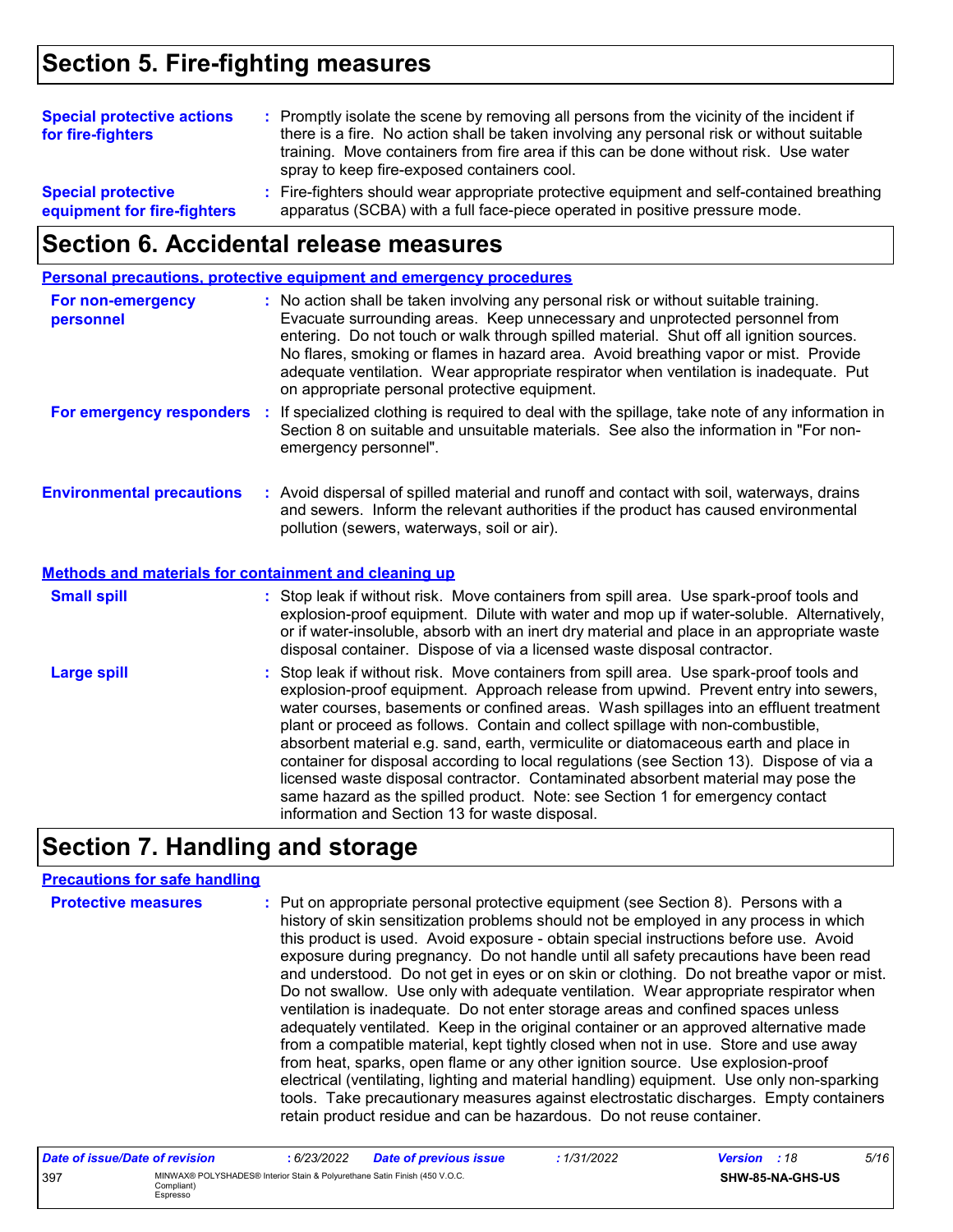# **Section 7. Handling and storage**

| <b>Advice on general</b><br>occupational hygiene                                 | : Eating, drinking and smoking should be prohibited in areas where this material is<br>handled, stored and processed. Workers should wash hands and face before eating,<br>drinking and smoking. Remove contaminated clothing and protective equipment before<br>entering eating areas. See also Section 8 for additional information on hygiene<br>measures.                                                                                                                                                                                                                                                                                                                                                          |
|----------------------------------------------------------------------------------|------------------------------------------------------------------------------------------------------------------------------------------------------------------------------------------------------------------------------------------------------------------------------------------------------------------------------------------------------------------------------------------------------------------------------------------------------------------------------------------------------------------------------------------------------------------------------------------------------------------------------------------------------------------------------------------------------------------------|
| <b>Conditions for safe storage,</b><br>including any<br><b>incompatibilities</b> | Store in accordance with local regulations. Store in a segregated and approved area.<br>÷.<br>Store in original container protected from direct sunlight in a dry, cool and well-ventilated<br>area, away from incompatible materials (see Section 10) and food and drink. Store<br>locked up. Eliminate all ignition sources. Separate from oxidizing materials. Keep<br>container tightly closed and sealed until ready for use. Containers that have been<br>opened must be carefully resealed and kept upright to prevent leakage. Do not store in<br>unlabeled containers. Use appropriate containment to avoid environmental<br>contamination. See Section 10 for incompatible materials before handling or use. |

### **Section 8. Exposure controls/personal protection**

#### **Control parameters**

### **Occupational exposure limits (OSHA United States)**

| <b>Ingredient name</b>                                                                                      | CAS#                          | <b>Exposure limits</b>                                                                                                                                                                                                                                                                                                                                                                                                             |
|-------------------------------------------------------------------------------------------------------------|-------------------------------|------------------------------------------------------------------------------------------------------------------------------------------------------------------------------------------------------------------------------------------------------------------------------------------------------------------------------------------------------------------------------------------------------------------------------------|
| Light Aliphatic Hydrocarbon                                                                                 | 64742-47-8                    | ACGIH TLV (United States, 1/2021).<br>Absorbed through skin.<br>TWA: 200 mg/m <sup>3</sup> , (as total hydrocarbon<br>vapor) 8 hours.                                                                                                                                                                                                                                                                                              |
| Light Aliphatic Hydrocarbon                                                                                 | 64742-47-8                    | ACGIH TLV (United States, 1/2021).<br>Absorbed through skin.<br>TWA: 200 mg/m <sup>3</sup> , (as total hydrocarbon<br>vapor) 8 hours.                                                                                                                                                                                                                                                                                              |
| Amorphous Precipitated Silica                                                                               | 112926-00-8                   | NIOSH REL (United States, 10/2020).<br>TWA: 6 mg/m <sup>3</sup> 10 hours.                                                                                                                                                                                                                                                                                                                                                          |
| Med. Aliphatic Hydrocarbon Solvent                                                                          | 64742-88-7                    | OSHA PEL (United States, 5/2018).<br>TWA: 100 ppm 8 hours.<br>TWA: $400 \text{ mg/m}^3$ 8 hours.                                                                                                                                                                                                                                                                                                                                   |
| Iron Oxide                                                                                                  | 1309-37-1                     | NIOSH REL (United States, 10/2020).<br>TWA: 5 mg/m <sup>3</sup> , (as Fe) 10 hours. Form: Dust<br>and fumes<br>OSHA PEL (United States, 5/2018).<br>TWA: 10 mg/m <sup>3</sup> 8 hours. Form: Fume<br>TWA: 5 mg/m <sup>3</sup> 8 hours. Form: Respirable<br>fraction<br>TWA: 15 mg/m <sup>3</sup> 8 hours. Form: Total dust<br>ACGIH TLV (United States, 1/2021).<br>TWA: 5 mg/m <sup>3</sup> 8 hours. Form: Respirable<br>fraction |
| Mineral Spirits (Odorless)                                                                                  | 64742-47-8                    | ACGIH TLV (United States, 1/2021).<br>Absorbed through skin.<br>TWA: 200 mg/m <sup>3</sup> , (as total hydrocarbon<br>vapor) 8 hours.                                                                                                                                                                                                                                                                                              |
| Zirconium 2-Ethylhexanoate                                                                                  | 22464-99-9                    | ACGIH TLV (United States, 1/2021).<br>TWA: $5 \text{ mg/m}^3$ , (as Zr) 8 hours.<br>STEL: 10 mg/m <sup>3</sup> , (as Zr) 15 minutes.<br>NIOSH REL (United States, 10/2020).<br>TWA: $5 \text{ mg/m}^3$ , (as Zr) 10 hours.<br>STEL: 10 mg/m <sup>3</sup> , (as Zr) 15 minutes.<br>OSHA PEL (United States, 5/2018).<br>TWA: $5 \text{ mg/m}^3$ , (as Zr) 8 hours.                                                                  |
| Date of issue/Date of revision<br>: 6/23/2022                                                               | <b>Date of previous issue</b> | : 1/31/2022<br>6/16<br><b>Version</b> : 18                                                                                                                                                                                                                                                                                                                                                                                         |
| MINWAX® POLYSHADES® Interior Stain & Polyurethane Satin Finish (450 V.O.C.<br>397<br>Compliant)<br>Espresso |                               | SHW-85-NA-GHS-US                                                                                                                                                                                                                                                                                                                                                                                                                   |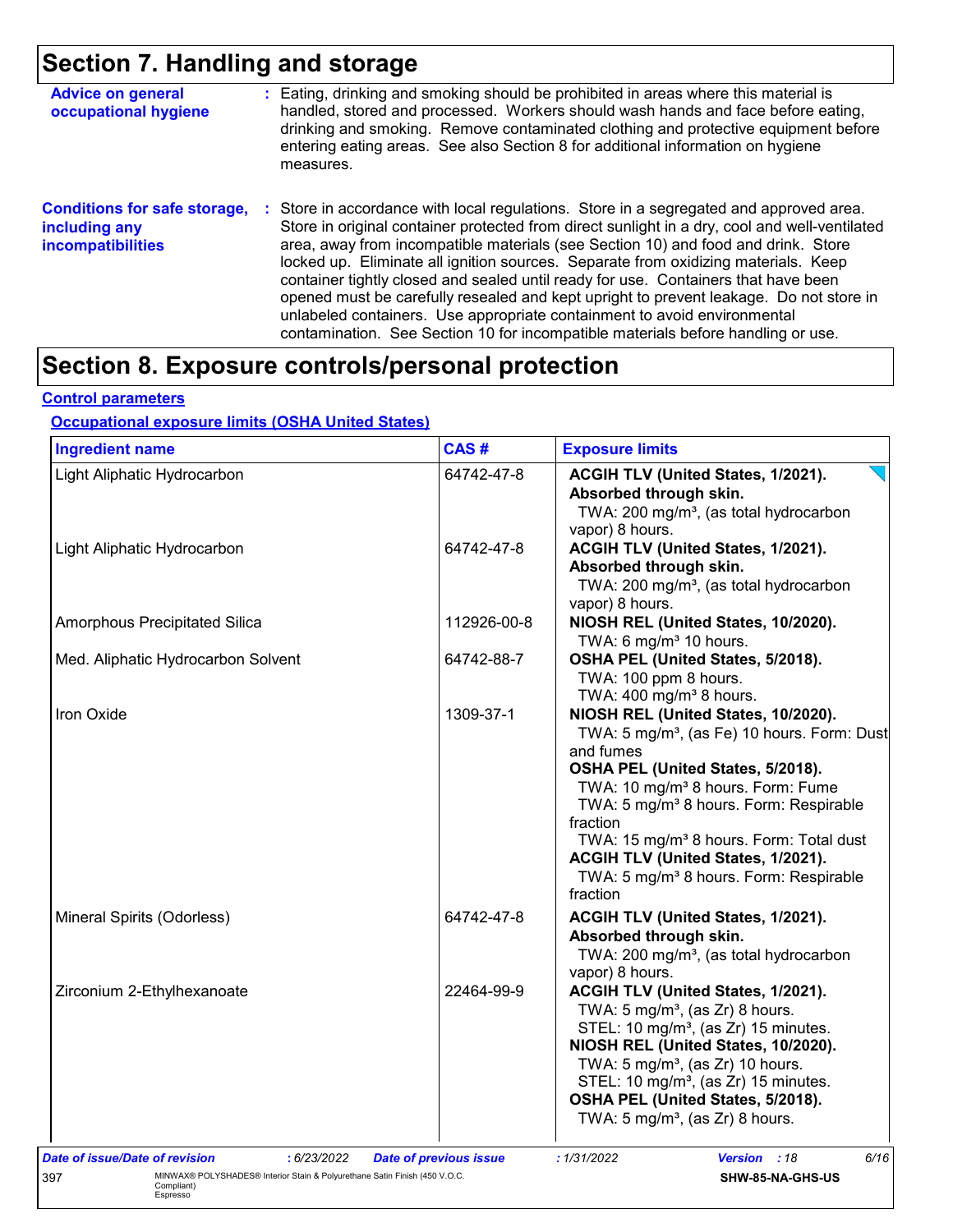| Hydrotreated Heavy Petroleum Naphtha<br>Cobalt 2-Ethylhexanoate<br>Methyl Ethyl Ketoxime | 64742-48-9<br>136-52-7<br>96-29-7 | None.<br>ACGIH TLV (United States, 1/2021). Skin<br>sensitizer. Inhalation sensitizer.<br>TWA: 0.02 mg/m <sup>3</sup> , (as Co) 8 hours.                                                                                                                                                                                                                                                                                                                                                               |  |
|------------------------------------------------------------------------------------------|-----------------------------------|--------------------------------------------------------------------------------------------------------------------------------------------------------------------------------------------------------------------------------------------------------------------------------------------------------------------------------------------------------------------------------------------------------------------------------------------------------------------------------------------------------|--|
|                                                                                          |                                   | OARS WEEL (United States, 1/2021). Skin<br>sensitizer.<br>TWA: 10 ppm 8 hours.                                                                                                                                                                                                                                                                                                                                                                                                                         |  |
| <b>Occupational exposure limits (Canada)</b>                                             |                                   |                                                                                                                                                                                                                                                                                                                                                                                                                                                                                                        |  |
| <b>Ingredient name</b>                                                                   | CAS#                              | <b>Exposure limits</b>                                                                                                                                                                                                                                                                                                                                                                                                                                                                                 |  |
| Petroleum refining, hydrotreated light distillate                                        | 64742-47-8                        | <b>CA British Columbia Provincial (Canada,</b><br>6/2021). Absorbed through skin.<br>TWA: 200 mg/m <sup>3</sup> , (as total hydrocarbon<br>vapour) 8 hours.<br>CA Alberta Provincial (Canada, 6/2018).<br>Absorbed through skin.<br>8 hrs OEL: 200 mg/m <sup>3</sup> , (as total hydrocarbon<br>vapour) 8 hours.<br>CA Ontario Provincial (Canada, 6/2019).<br>Absorbed through skin.<br>TWA: 200 mg/m <sup>3</sup> , (as total hydrocarbon<br>vapour) 8 hours.                                        |  |
| Petroleum refining, hydrotreated light distillate                                        | 64742-47-8                        | <b>CA British Columbia Provincial (Canada,</b><br>6/2021). Absorbed through skin.<br>TWA: 200 mg/m <sup>3</sup> , (as total hydrocarbon<br>vapour) 8 hours.<br>CA Alberta Provincial (Canada, 6/2018).<br>Absorbed through skin.<br>8 hrs OEL: 200 mg/m <sup>3</sup> , (as total hydrocarbon<br>vapour) 8 hours.<br>CA Ontario Provincial (Canada, 6/2019).<br>Absorbed through skin.<br>TWA: 200 mg/m <sup>3</sup> , (as total hydrocarbon<br>vapour) 8 hours.                                        |  |
| Medium aliphatic solvent naphtha (petroleum) C9-C12                                      | 64742-88-7                        | CA Ontario Provincial (Canada, 6/2019).                                                                                                                                                                                                                                                                                                                                                                                                                                                                |  |
| Petroleum refining, hydrotreated light distillate                                        | 64742-47-8                        | TWA: 525 mg/m <sup>3</sup> 8 hours.<br><b>CA British Columbia Provincial (Canada,</b><br>6/2021). Absorbed through skin.<br>TWA: 200 mg/m <sup>3</sup> , (as total hydrocarbon<br>vapour) 8 hours.<br>CA Alberta Provincial (Canada, 6/2018).<br>Absorbed through skin.<br>8 hrs OEL: 200 mg/m <sup>3</sup> , (as total hydrocarbon<br>vapour) 8 hours.<br>CA Ontario Provincial (Canada, 6/2019).<br>Absorbed through skin.<br>TWA: 200 mg/m <sup>3</sup> , (as total hydrocarbon<br>vapour) 8 hours. |  |
| Zirconium 2-Ethylhexanoate                                                               | 22464-99-9                        | CA Alberta Provincial (Canada, 6/2018).<br>8 hrs OEL: 5 mg/m <sup>3</sup> , (as Zr) 8 hours.<br>15 min OEL: 10 mg/m <sup>3</sup> , (as Zr) 15 minutes.<br><b>CA British Columbia Provincial (Canada,</b><br>6/2021).<br>TWA: $5 \text{ mg/m}^3$ , (as Zr) 8 hours.<br>STEL: 10 mg/m <sup>3</sup> , (as Zr) 15 minutes.<br>CA Quebec Provincial (Canada, 6/2021).                                                                                                                                       |  |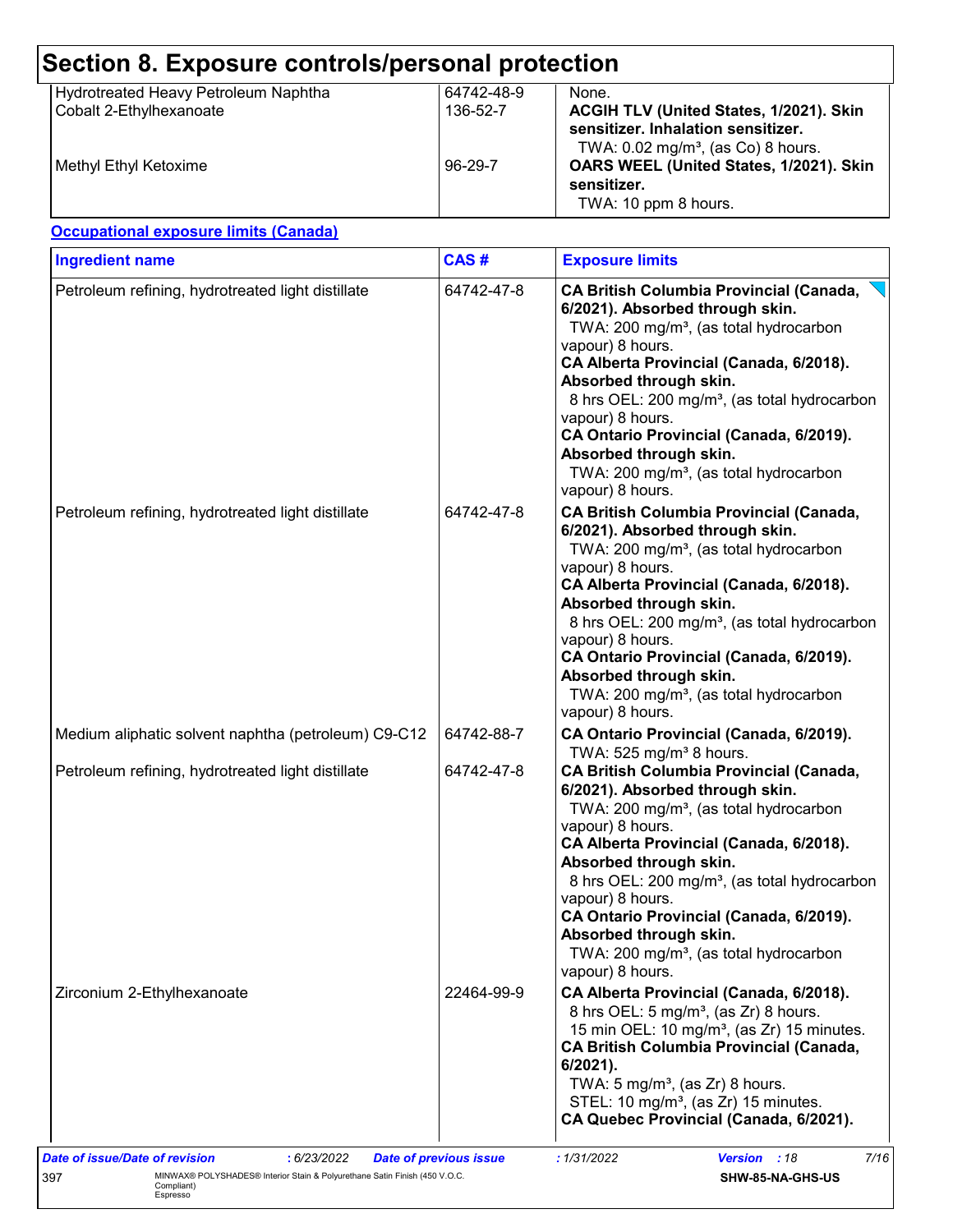## **Section 8. Exposure controls/personal protection**

|                         |          | TWAEV: $5 \text{ mg/m}^3$ , (as Zr) 8 hours.<br>STEV: 10 mg/m <sup>3</sup> , (as Zr) 15 minutes.<br>CA Ontario Provincial (Canada, 6/2019).<br>STEL: 10 mg/m <sup>3</sup> , (as Zr) 15 minutes.<br>TWA: $5 \text{ mg/m}^3$ , (as Zr) 8 hours.                                                                                                                                                                                                                                                                                                                     |
|-------------------------|----------|-------------------------------------------------------------------------------------------------------------------------------------------------------------------------------------------------------------------------------------------------------------------------------------------------------------------------------------------------------------------------------------------------------------------------------------------------------------------------------------------------------------------------------------------------------------------|
| Cobalt 2-Ethylhexanoate | 136-52-7 | <b>CA British Columbia Provincial (Canada,</b><br>6/2021). Skin sensitizer. Inhalation<br>sensitizer.<br>TWA: $0.02 \text{ mg/m}^3$ , (as Co, Total) 8 hours.<br>CA Quebec Provincial (Canada, 6/2021).<br>Skin sensitizer.<br>TWAEV: $0.02$ mg/m <sup>3</sup> , (as Co) 8 hours.<br>CA Ontario Provincial (Canada, 6/2019).<br>TWA: $0.02$ mg/m <sup>3</sup> , (as Co) 8 hours.<br>CA Saskatchewan Provincial (Canada,<br>7/2013).<br>STEL: $0.06 \text{ mg/m}^3$ , (measured as Co) 15<br>minutes.<br>TWA: $0.02 \text{ mg/m}^3$ , (measured as Co) 8<br>hours. |
| Methyl Ethyl Ketoxime   | 96-29-7  | OARS WEEL (United States, 1/2021). Skin<br>sensitizer.<br>TWA: 10 ppm 8 hours.                                                                                                                                                                                                                                                                                                                                                                                                                                                                                    |

#### **Occupational exposure limits (Mexico)**

|                             | CAS#       | <b>Exposure limits</b>                                                                                                                       |
|-----------------------------|------------|----------------------------------------------------------------------------------------------------------------------------------------------|
| Light Aliphatic Hydrocarbon | 64742-47-8 | <b>ACGIH TLV (United States, 1/2021).</b><br>Absorbed through skin.<br>TWA: 200 mg/m <sup>3</sup> , (as total hydrocarbon<br>vapor) 8 hours. |
| Light Aliphatic Hydrocarbon | 64742-47-8 | <b>ACGIH TLV (United States, 1/2021).</b><br>Absorbed through skin.<br>TWA: 200 mg/m <sup>3</sup> , (as total hydrocarbon<br>vapor) 8 hours. |
| Zirconium 2-Ethylhexanoate  | 22464-99-9 | NOM-010-STPS-2014 (Mexico, 4/2016).<br>TWA: $5 \text{ mg/m}^3$ , (as Zr) 8 hours.<br>STEL: 10 mg/m <sup>3</sup> , (as Zr) 15 minutes.        |
| Cobalt 2-Ethylhexanoate     | 136-52-7   | NOM-010-STPS-2014 (Mexico, 4/2016).<br>TWA: $0.02$ mg/m <sup>3</sup> , (as Co) 8 hours.                                                      |

| <b>Appropriate engineering</b><br><b>controls</b> | : Use only with adequate ventilation. Use process enclosures, local exhaust ventilation or<br>other engineering controls to keep worker exposure to airborne contaminants below any<br>recommended or statutory limits. The engineering controls also need to keep gas,<br>vapor or dust concentrations below any lower explosive limits. Use explosion-proof<br>ventilation equipment. |
|---------------------------------------------------|-----------------------------------------------------------------------------------------------------------------------------------------------------------------------------------------------------------------------------------------------------------------------------------------------------------------------------------------------------------------------------------------|
| <b>Environmental exposure</b><br><b>controls</b>  | : Emissions from ventilation or work process equipment should be checked to ensure<br>they comply with the requirements of environmental protection legislation. In some<br>cases, fume scrubbers, filters or engineering modifications to the process equipment<br>will be necessary to reduce emissions to acceptable levels.                                                         |

#### **Individual protection measures**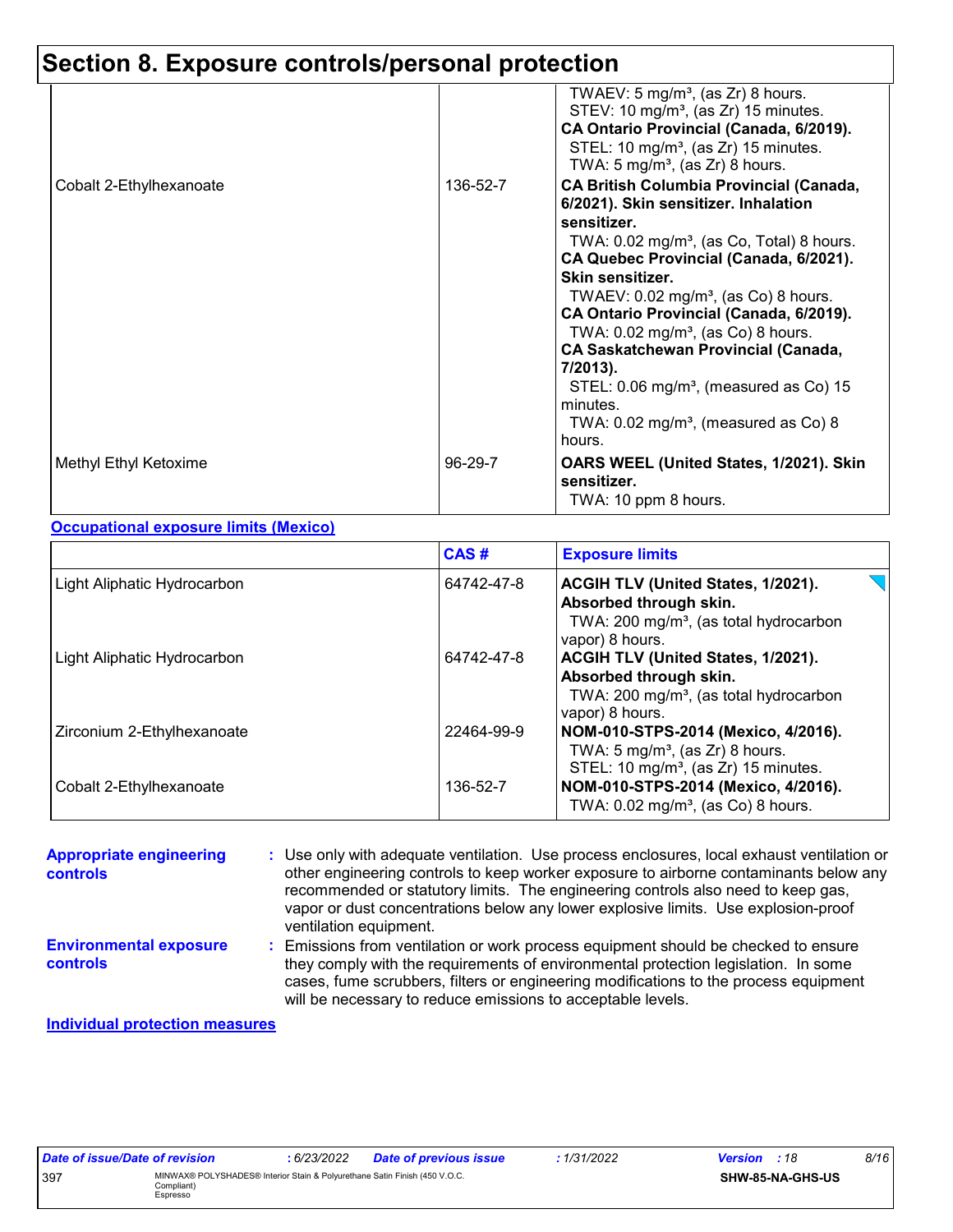### **Section 8. Exposure controls/personal protection**

| <b>Hygiene measures</b>       | : Wash hands, forearms and face thoroughly after handling chemical products, before<br>eating, smoking and using the lavatory and at the end of the working period.<br>Appropriate techniques should be used to remove potentially contaminated clothing.<br>Contaminated work clothing should not be allowed out of the workplace. Wash<br>contaminated clothing before reusing. Ensure that eyewash stations and safety<br>showers are close to the workstation location.                                                                                                                                            |
|-------------------------------|------------------------------------------------------------------------------------------------------------------------------------------------------------------------------------------------------------------------------------------------------------------------------------------------------------------------------------------------------------------------------------------------------------------------------------------------------------------------------------------------------------------------------------------------------------------------------------------------------------------------|
| <b>Eye/face protection</b>    | : Safety eyewear complying with an approved standard should be used when a risk<br>assessment indicates this is necessary to avoid exposure to liquid splashes, mists,<br>gases or dusts. If contact is possible, the following protection should be worn, unless<br>the assessment indicates a higher degree of protection: safety glasses with side-<br>shields.                                                                                                                                                                                                                                                     |
| <b>Skin protection</b>        |                                                                                                                                                                                                                                                                                                                                                                                                                                                                                                                                                                                                                        |
| <b>Hand protection</b>        | : Chemical-resistant, impervious gloves complying with an approved standard should be<br>worn at all times when handling chemical products if a risk assessment indicates this is<br>necessary. Considering the parameters specified by the glove manufacturer, check<br>during use that the gloves are still retaining their protective properties. It should be<br>noted that the time to breakthrough for any glove material may be different for different<br>glove manufacturers. In the case of mixtures, consisting of several substances, the<br>protection time of the gloves cannot be accurately estimated. |
| <b>Body protection</b>        | : Personal protective equipment for the body should be selected based on the task being<br>performed and the risks involved and should be approved by a specialist before<br>handling this product. When there is a risk of ignition from static electricity, wear anti-<br>static protective clothing. For the greatest protection from static discharges, clothing<br>should include anti-static overalls, boots and gloves.                                                                                                                                                                                         |
| <b>Other skin protection</b>  | : Appropriate footwear and any additional skin protection measures should be selected<br>based on the task being performed and the risks involved and should be approved by a<br>specialist before handling this product.                                                                                                                                                                                                                                                                                                                                                                                              |
| <b>Respiratory protection</b> | : Based on the hazard and potential for exposure, select a respirator that meets the<br>appropriate standard or certification. Respirators must be used according to a<br>respiratory protection program to ensure proper fitting, training, and other important<br>aspects of use.                                                                                                                                                                                                                                                                                                                                    |

### **Section 9. Physical and chemical properties**

The conditions of measurement of all properties are at standard temperature and pressure unless otherwise indicated.

| <b>Appearance</b>                     |                                                          |
|---------------------------------------|----------------------------------------------------------|
| <b>Physical state</b>                 | $:$ Liquid.                                              |
| <b>Color</b>                          | : Not available.                                         |
| <b>Odor</b>                           | : Not available.                                         |
| <b>Odor threshold</b>                 | : Not available.                                         |
| pH                                    | : Not applicable.                                        |
| <b>Melting point/freezing point</b>   | : Not available.                                         |
| <b>Boiling point, initial boiling</b> | : $148^{\circ}$ C (298.4 $^{\circ}$ F)                   |
| point, and boiling range              |                                                          |
| <b>Flash point</b>                    | : Closed cup: 41°C (105.8°F) [Pensky-Martens Closed Cup] |
| <b>Evaporation rate</b>               | $\therefore$ 0.13 (butyl acetate = 1)                    |
| <b>Flammability</b>                   | : Not available.                                         |
| Lower and upper explosion             | : Lower: $0.7\%$                                         |
| limit/flammability limit              | Upper: 7%                                                |
| <b>Vapor pressure</b>                 | $: 0.25$ kPa (1.9 mm Hg)                                 |
| <b>Relative vapor density</b>         | : $5$ [Air = 1]                                          |
| <b>Relative density</b>               | : 0.94                                                   |
|                                       |                                                          |

#### *Date of issue/Date of revision* **:** *6/23/2022 Date of previous issue : 1/31/2022 Version : 18 9/16* 397 MINWAX® POLYSHADES® Interior Stain & Polyurethane Satin Finish (450 V.O.C. Compliant) Espresso **SHW-85-NA-GHS-US**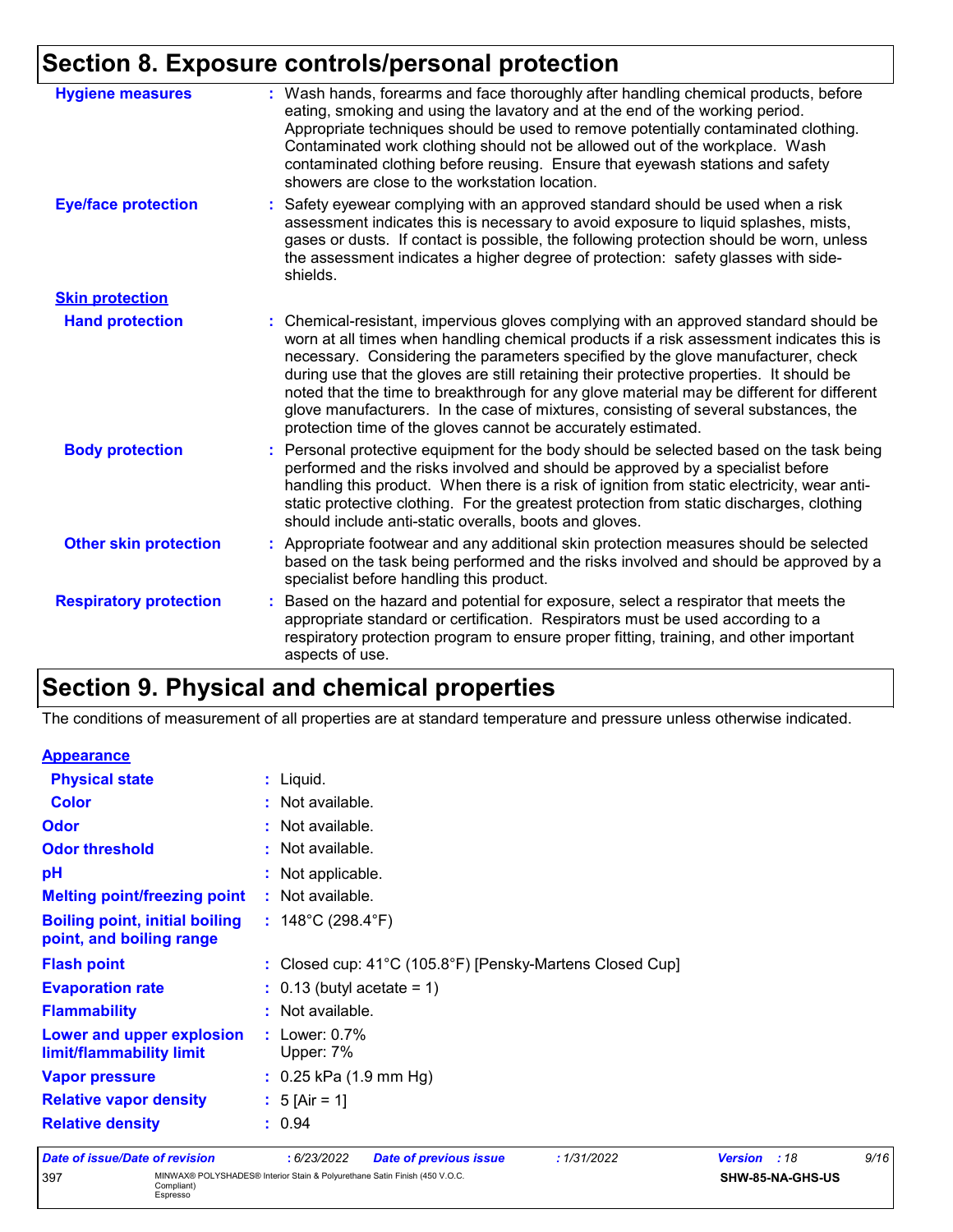# **Section 9. Physical and chemical properties**

| <b>Solubility</b>                                 | : Not available.                                                 |
|---------------------------------------------------|------------------------------------------------------------------|
| <b>Partition coefficient: n-</b><br>octanol/water | : Not applicable.                                                |
| <b>Auto-ignition temperature</b>                  | : Not available.                                                 |
| <b>Decomposition temperature</b>                  | : Not available.                                                 |
| <b>Viscosity</b>                                  | : Kinematic (40°C (104°F)): <20.5 mm <sup>2</sup> /s (<20.5 cSt) |
| <b>Molecular weight</b>                           | Not applicable.                                                  |
| <b>Aerosol product</b>                            |                                                                  |
| <b>Heat of combustion</b>                         | $: 18.713$ kJ/g                                                  |

# **Section 10. Stability and reactivity**

| <b>Reactivity</b>                                   | : No specific test data related to reactivity available for this product or its ingredients.                                                                                                                                             |
|-----------------------------------------------------|------------------------------------------------------------------------------------------------------------------------------------------------------------------------------------------------------------------------------------------|
| <b>Chemical stability</b>                           | : The product is stable.                                                                                                                                                                                                                 |
| <b>Possibility of hazardous</b><br><b>reactions</b> | : Under normal conditions of storage and use, hazardous reactions will not occur.                                                                                                                                                        |
| <b>Conditions to avoid</b>                          | Avoid all possible sources of ignition (spark or flame). Do not pressurize, cut, weld,<br>braze, solder, drill, grind or expose containers to heat or sources of ignition. Do not<br>allow vapor to accumulate in low or confined areas. |
| <b>Incompatible materials</b>                       | Reactive or incompatible with the following materials:<br>oxidizing materials                                                                                                                                                            |
| <b>Hazardous decomposition</b><br>products          | : Under normal conditions of storage and use, hazardous decomposition products should<br>not be produced.                                                                                                                                |

### **Section 11. Toxicological information**

### **Information on toxicological effects**

**Acute toxicity**

| <b>Product/ingredient name</b> | <b>Result</b>                | <b>Species</b> | <b>Dose</b>            | <b>Exposure</b> |
|--------------------------------|------------------------------|----------------|------------------------|-----------------|
| Zirconium 2-Ethylhexanoate     | ILD50 Dermal                 | Rabbit         | >5 g/kg                |                 |
|                                | LD50 Oral                    | Rat            | $>5$ g/kg              |                 |
| <b>Hydrotreated Heavy</b>      | <b>LC50 Inhalation Vapor</b> | Rat            | 8500 mg/m <sup>3</sup> | 4 hours         |
| Petroleum Naphtha              |                              |                |                        |                 |
|                                | LD50 Oral                    | Rat            | >6 g/kg                |                 |
| Cobalt 2-Ethylhexanoate        | ILD50 Dermal                 | Rabbit         | $>5$ g/kg              |                 |
|                                | LD50 Oral                    | Rat            | $1.22$ g/kg            |                 |
| Methyl Ethyl Ketoxime          | LD50 Oral                    | Rat            | 930 mg/kg              |                 |

#### **Irritation/Corrosion**

| <b>Product/ingredient name</b> | <b>Result</b>           | <b>Species</b> | <b>Score</b> | <b>Exposure</b> | <b>Observation</b> |
|--------------------------------|-------------------------|----------------|--------------|-----------------|--------------------|
| Methyl Ethyl Ketoxime          | IEves - Severe irritant | Rabbit         |              | 100 uL          |                    |

### **Sensitization**

Not available.

#### **Mutagenicity**

Not available.

| Date of issue/Date of revision |                                                                                                      | : 6/23/2022 | <b>Date of previous issue</b> | :1/31/2022 | <b>Version</b> : 18 |                         | 10/16 |
|--------------------------------|------------------------------------------------------------------------------------------------------|-------------|-------------------------------|------------|---------------------|-------------------------|-------|
| 397                            | MINWAX® POLYSHADES® Interior Stain & Polyurethane Satin Finish (450 V.O.C.<br>Compliant)<br>Espresso |             |                               |            |                     | <b>SHW-85-NA-GHS-US</b> |       |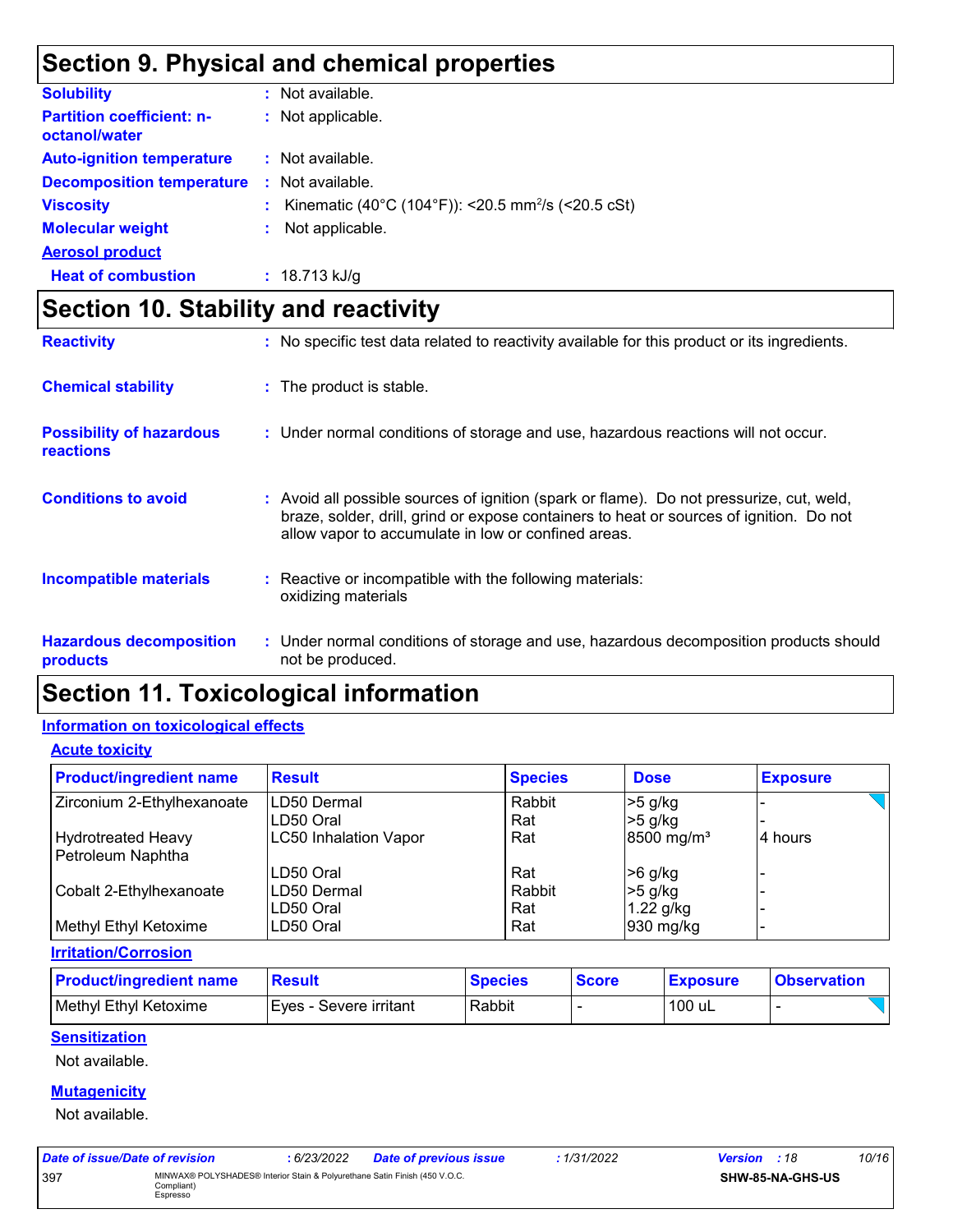### **Section 11. Toxicological information**

### **Carcinogenicity**

Not available.

### **Classification**

| <b>Product/ingredient name</b>               | <b>OSHA</b> | <b>IARC</b> | <b>NTP</b>                                       |  |
|----------------------------------------------|-------------|-------------|--------------------------------------------------|--|
| Amorphous Precipitated<br>Silica             |             |             |                                                  |  |
| <b>Iron Oxide</b><br>Cobalt 2-Ethylhexanoate |             | 2B          | Reasonably anticipated to be a human carcinogen. |  |

### **Reproductive toxicity**

Not available.

### **Teratogenicity**

Not available.

### **Specific target organ toxicity (single exposure)**

| <b>Name</b>                          | <b>Category</b> | <b>Route of</b><br>exposure | <b>Target organs</b>                   |
|--------------------------------------|-----------------|-----------------------------|----------------------------------------|
| Light Aliphatic Hydrocarbon          | Category 3      |                             | Respiratory tract<br><b>irritation</b> |
|                                      | Category 3      |                             | Narcotic effects                       |
| Light Aliphatic Hydrocarbon          | Category 3      |                             | Respiratory tract<br><b>irritation</b> |
|                                      | Category 3      |                             | Narcotic effects                       |
| Med. Aliphatic Hydrocarbon Solvent   | Category 3      |                             | Respiratory tract<br>irritation        |
|                                      | Category 3      |                             | Narcotic effects                       |
| Mineral Spirits (Odorless)           | Category 3      |                             | Respiratory tract<br>l irritation      |
|                                      | Category 3      |                             | Narcotic effects                       |
| Hydrotreated Heavy Petroleum Naphtha | Category 3      |                             | Respiratory tract<br>l irritation      |
|                                      | Category 3      |                             | Narcotic effects                       |
| Methyl Ethyl Ketoxime                | Category 1      |                             | upper respiratory<br>tract             |
|                                      | Category 3      |                             | Narcotic effects                       |

#### **Specific target organ toxicity (repeated exposure)**

| <b>Name</b>                          | <b>Category</b> | <b>Route of</b><br>exposure | <b>Target organs</b> |
|--------------------------------------|-----------------|-----------------------------|----------------------|
| Light Aliphatic Hydrocarbon          | Category 2      |                             |                      |
| Light Aliphatic Hydrocarbon          | Category 2      |                             |                      |
| Med. Aliphatic Hydrocarbon Solvent   | Category 1      |                             |                      |
| Mineral Spirits (Odorless)           | Category 2      |                             |                      |
| Hydrotreated Heavy Petroleum Naphtha | Category 2      |                             |                      |
| Methyl Ethyl Ketoxime                | Category 2      |                             | blood system         |

#### **Aspiration hazard**

| <b>Name</b>                          | <b>Result</b>                         |
|--------------------------------------|---------------------------------------|
| Light Aliphatic Hydrocarbon          | <b>ASPIRATION HAZARD - Category 1</b> |
| Light Aliphatic Hydrocarbon          | <b>ASPIRATION HAZARD - Category 1</b> |
| Med. Aliphatic Hydrocarbon Solvent   | <b>ASPIRATION HAZARD - Category 1</b> |
| Mineral Spirits (Odorless)           | <b>ASPIRATION HAZARD - Category 1</b> |
| Hydrotreated Heavy Petroleum Naphtha | <b>ASPIRATION HAZARD - Category 1</b> |

| Date of issue/Date of revision |                                                                                                      | : 6/23/2022 | Date of previous issue | : 1/31/2022      | <b>Version</b> : 18 | 11/16 |
|--------------------------------|------------------------------------------------------------------------------------------------------|-------------|------------------------|------------------|---------------------|-------|
| 397                            | MINWAX® POLYSHADES® Interior Stain & Polyurethane Satin Finish (450 V.O.C.<br>Compliant)<br>Espresso |             |                        | SHW-85-NA-GHS-US |                     |       |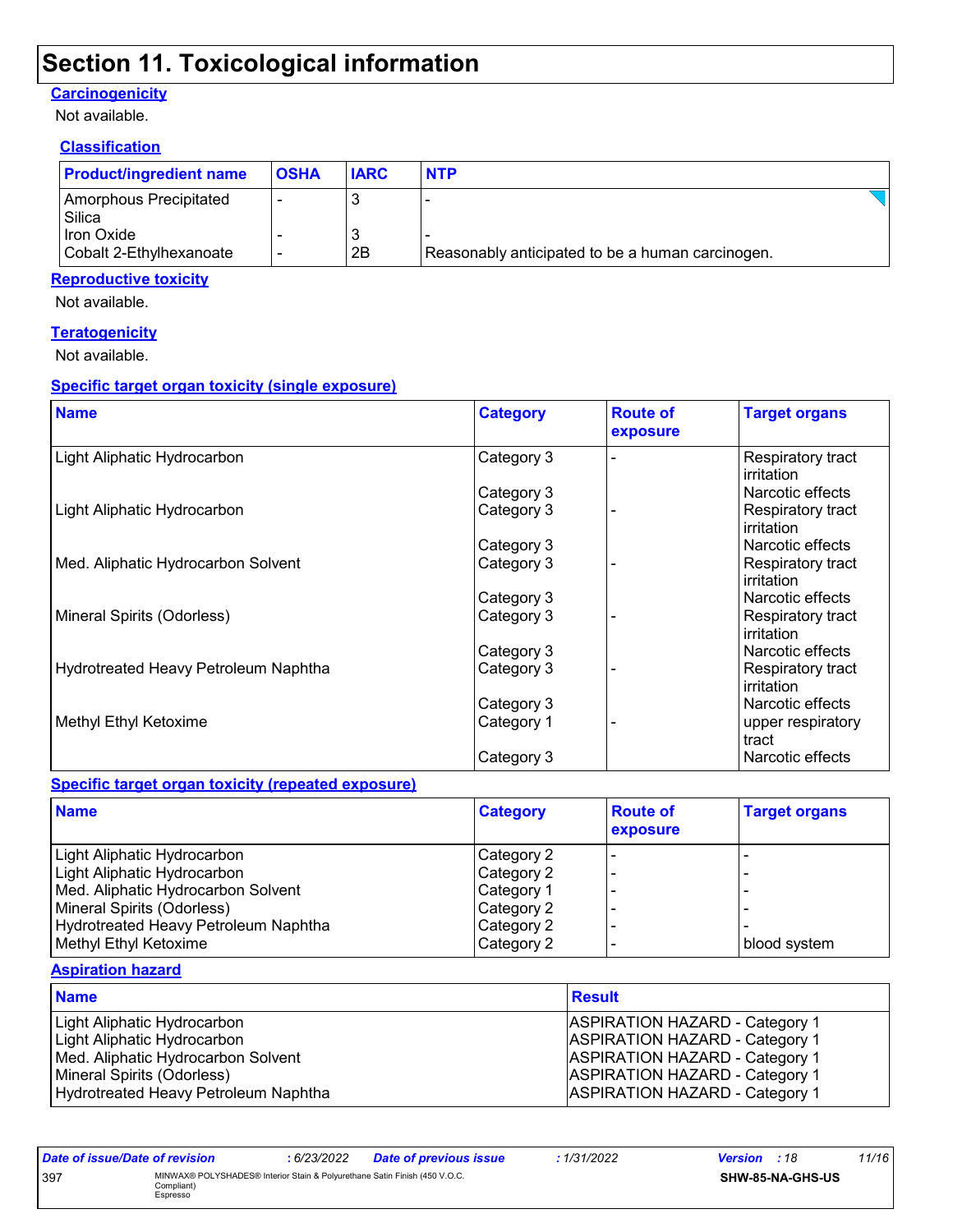# **Section 11. Toxicological information**

397 MINWAX® POLYSHADES® Interior Stain & Polyurethane Satin Finish (450 V.O.C. Compliant) Espresso

| <b>Information on the likely</b><br>routes of exposure             | : Not available.                                                                                                                                                                                                                                                        |
|--------------------------------------------------------------------|-------------------------------------------------------------------------------------------------------------------------------------------------------------------------------------------------------------------------------------------------------------------------|
| <b>Potential acute health effects</b>                              |                                                                                                                                                                                                                                                                         |
| <b>Eye contact</b>                                                 | : No known significant effects or critical hazards.                                                                                                                                                                                                                     |
| <b>Inhalation</b>                                                  | Can cause central nervous system (CNS) depression. May cause drowsiness or<br>dizziness. May cause respiratory irritation.                                                                                                                                              |
| <b>Skin contact</b>                                                | : May cause an allergic skin reaction.                                                                                                                                                                                                                                  |
| <b>Ingestion</b>                                                   | Can cause central nervous system (CNS) depression. May be fatal if swallowed and<br>enters airways.                                                                                                                                                                     |
|                                                                    | <b>Symptoms related to the physical, chemical and toxicological characteristics</b>                                                                                                                                                                                     |
| <b>Eye contact</b>                                                 | : No specific data.                                                                                                                                                                                                                                                     |
| <b>Inhalation</b>                                                  | : Adverse symptoms may include the following:<br>respiratory tract irritation<br>coughing<br>nausea or vomiting<br>headache<br>drowsiness/fatigue<br>dizziness/vertigo<br>unconsciousness<br>reduced fetal weight<br>increase in fetal deaths<br>skeletal malformations |
| <b>Skin contact</b>                                                | Adverse symptoms may include the following:<br>irritation<br>redness<br>reduced fetal weight<br>increase in fetal deaths<br>skeletal malformations                                                                                                                      |
| <b>Ingestion</b>                                                   | : Adverse symptoms may include the following:<br>nausea or vomiting<br>reduced fetal weight<br>increase in fetal deaths<br>skeletal malformations                                                                                                                       |
|                                                                    | Delayed and immediate effects and also chronic effects from short and long term exposure                                                                                                                                                                                |
| <b>Short term exposure</b><br><b>Potential immediate</b>           | : Not available.                                                                                                                                                                                                                                                        |
| effects                                                            |                                                                                                                                                                                                                                                                         |
| <b>Potential delayed effects</b>                                   | : Not available.                                                                                                                                                                                                                                                        |
| <b>Long term exposure</b><br><b>Potential immediate</b><br>effects | : Not available.                                                                                                                                                                                                                                                        |
| <b>Potential delayed effects</b>                                   | : Not available.                                                                                                                                                                                                                                                        |
| <b>Potential chronic health effects</b>                            |                                                                                                                                                                                                                                                                         |
| Not available.                                                     |                                                                                                                                                                                                                                                                         |
| <b>General</b>                                                     | Causes damage to organs through prolonged or repeated exposure. Once sensitized, a<br>severe allergic reaction may occur when subsequently exposed to very low levels.                                                                                                  |
| <b>Carcinogenicity</b>                                             | Suspected of causing cancer. Risk of cancer depends on duration and level of<br>exposure.                                                                                                                                                                               |
| <b>Mutagenicity</b>                                                | No known significant effects or critical hazards.                                                                                                                                                                                                                       |
| <b>Teratogenicity</b>                                              | Suspected of damaging the unborn child.                                                                                                                                                                                                                                 |
| Date of issue/Date of revision                                     | 12/16<br>: 6/23/2022<br>: 1/31/2022<br>Version : 18<br><b>Date of previous issue</b>                                                                                                                                                                                    |

**SHW-85-NA-GHS-US**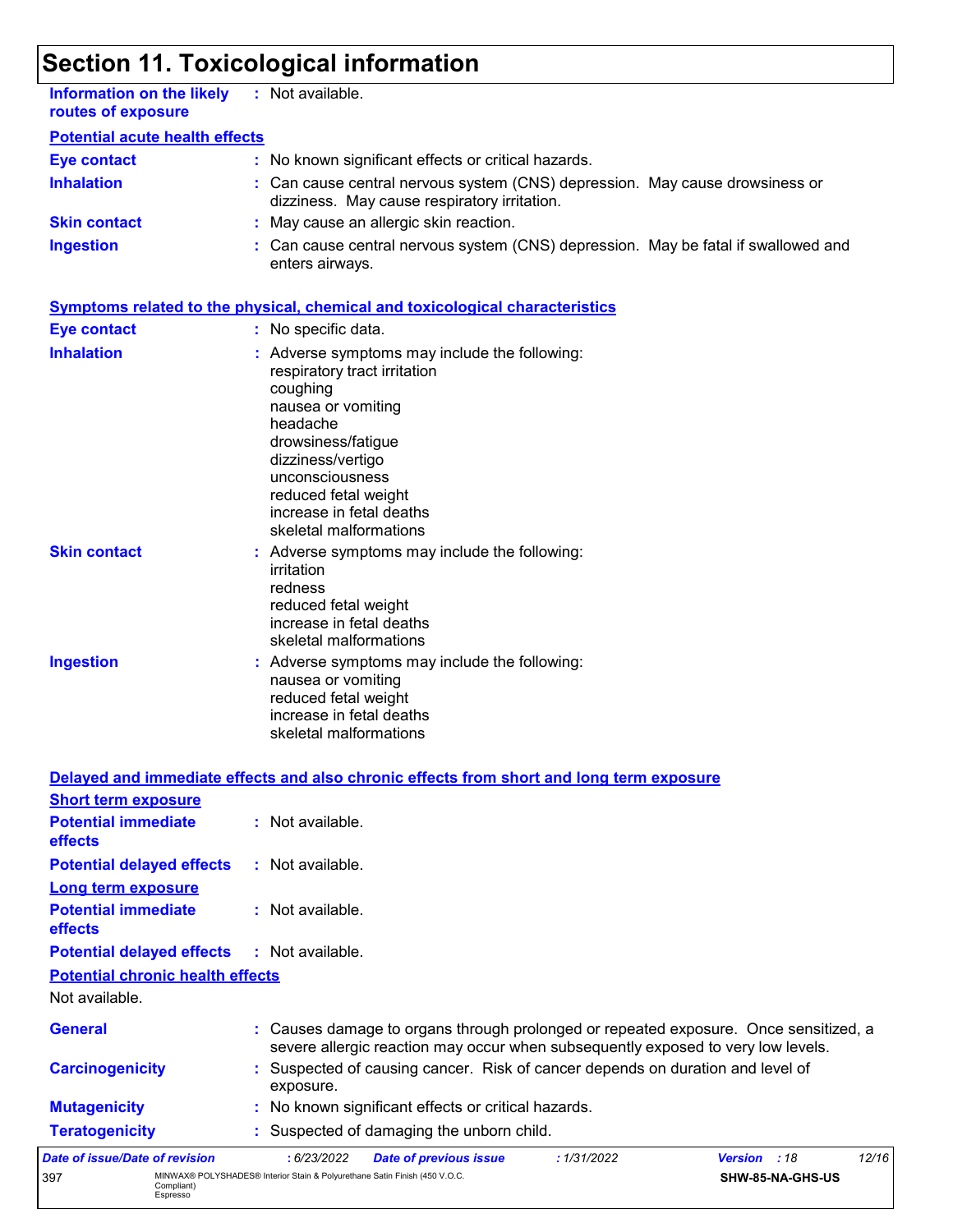### **Section 11. Toxicological information**

**Developmental effects :** No known significant effects or critical hazards.

**Fertility effects :** May damage fertility.

### **Numerical measures of toxicity**

**Acute toxicity estimates**

Not available.

### **Section 12. Ecological information**

#### **Toxicity**

| <b>Product/ingredient name</b> | <b>Result</b>                      | <b>Species</b>                    | <b>Exposure</b> |
|--------------------------------|------------------------------------|-----------------------------------|-----------------|
| Light Aliphatic Hydrocarbon    | Acute LC50 2200 µg/l Fresh water   | Fish - Lepomis macrochirus        | 4 days          |
| Light Aliphatic Hydrocarbon    | Acute LC50 2200 µg/l Fresh water   | Fish - Lepomis macrochirus        | 4 days          |
| Mineral Spirits (Odorless)     | Acute LC50 2200 µg/l Fresh water   | Fish - Lepomis macrochirus        | 4 days          |
| Methyl Ethyl Ketoxime          | Acute LC50 843000 µg/l Fresh water | <b>Fish - Pimephales promelas</b> | 196 hours       |

#### **Persistence and degradability**

Not available.

#### **Bioaccumulative potential**

| <b>Product/ingredient name</b>                                        | $LoaPow$ | <b>BCF</b>          | <b>Potential</b> |
|-----------------------------------------------------------------------|----------|---------------------|------------------|
| Zirconium 2-Ethylhexanoate<br>Hydrotreated Heavy                      |          | 2.96<br>10 to 2500  | low<br>high      |
| Petroleum Naphtha<br>Cobalt 2-Ethylhexanoate<br>Methyl Ethyl Ketoxime |          | 15600<br>2.5 to 5.8 | high<br>low      |

#### **Mobility in soil**

| <b>Soil/water partition</b> | : Not available. |
|-----------------------------|------------------|
| <b>coefficient (Koc)</b>    |                  |

**Other adverse effects** : No known significant effects or critical hazards.

### **Section 13. Disposal considerations**

**Disposal methods :**

The generation of waste should be avoided or minimized wherever possible. Disposal of this product, solutions and any by-products should at all times comply with the requirements of environmental protection and waste disposal legislation and any regional local authority requirements. Dispose of surplus and non-recyclable products via a licensed waste disposal contractor. Waste should not be disposed of untreated to the sewer unless fully compliant with the requirements of all authorities with jurisdiction. Waste packaging should be recycled. Incineration or landfill should only be considered when recycling is not feasible. This material and its container must be disposed of in a safe way. Care should be taken when handling emptied containers that have not been cleaned or rinsed out. Empty containers or liners may retain some product residues. Vapor from product residues may create a highly flammable or explosive atmosphere inside the container. Do not cut, weld or grind used containers unless they have been cleaned thoroughly internally. Avoid dispersal of spilled material and runoff and contact with soil, waterways, drains and sewers.

| Date of issue/Date of revision |                                                                                                      | : 6/23/2022 | <b>Date of previous issue</b> | 1/31/2022 | <b>Version</b> : 18 |                  | 13/16 |
|--------------------------------|------------------------------------------------------------------------------------------------------|-------------|-------------------------------|-----------|---------------------|------------------|-------|
| 397                            | MINWAX® POLYSHADES® Interior Stain & Polyurethane Satin Finish (450 V.O.C.<br>Compliant)<br>Espresso |             |                               |           |                     | SHW-85-NA-GHS-US |       |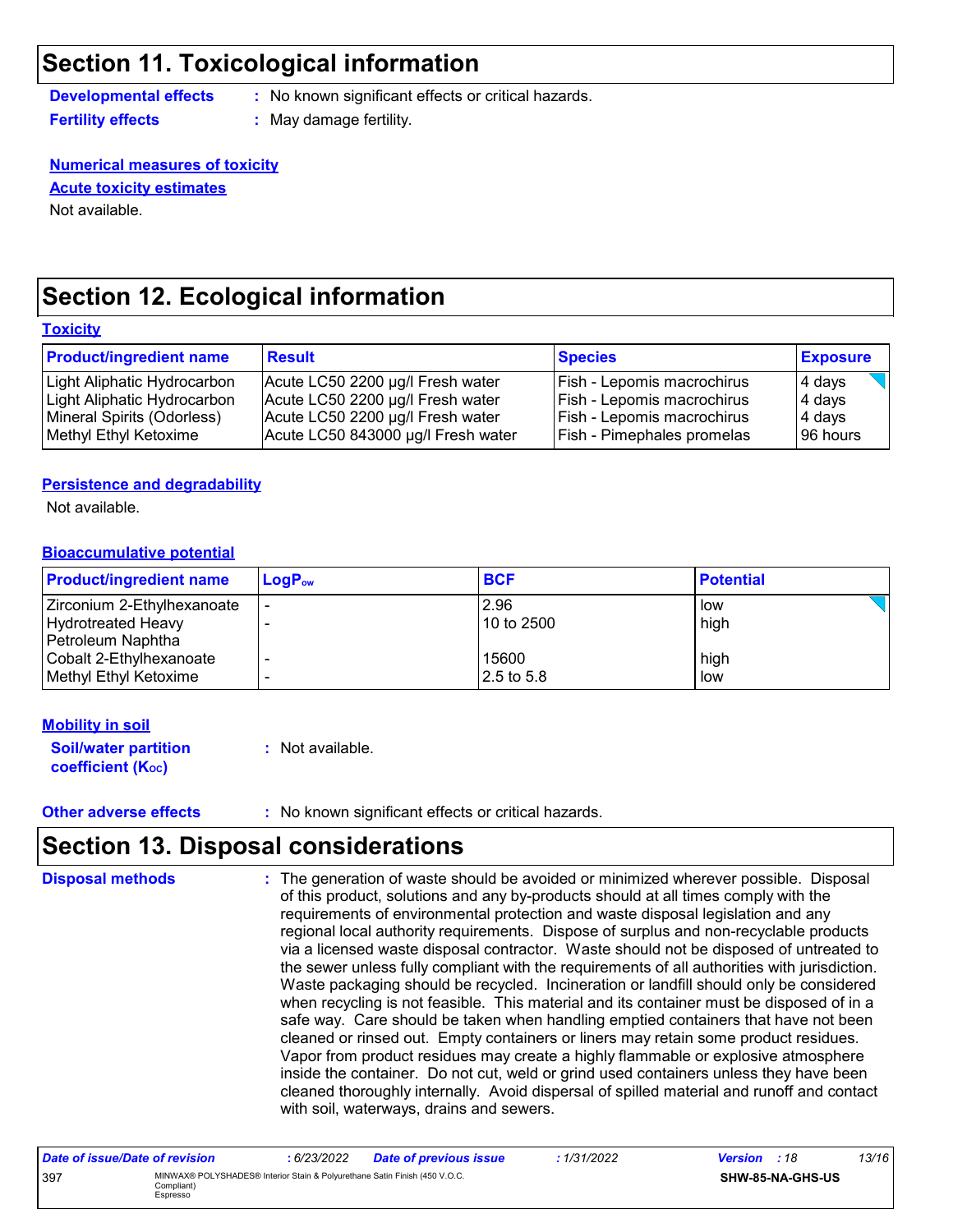|  |  | <b>Section 14. Transport information</b> |  |
|--|--|------------------------------------------|--|
|--|--|------------------------------------------|--|

|                                                                                                   | <b>DOT</b><br><b>Classification</b>                                                                                                                                                                                                                               | <b>TDG</b><br><b>Classification</b>                                                                                                                                                                                                                                                                                                                                                                                                                                                                                                                                                                                                                                                 | <b>Mexico</b><br><b>Classification</b> | <b>IATA</b>    | <b>IMDG</b>                                |
|---------------------------------------------------------------------------------------------------|-------------------------------------------------------------------------------------------------------------------------------------------------------------------------------------------------------------------------------------------------------------------|-------------------------------------------------------------------------------------------------------------------------------------------------------------------------------------------------------------------------------------------------------------------------------------------------------------------------------------------------------------------------------------------------------------------------------------------------------------------------------------------------------------------------------------------------------------------------------------------------------------------------------------------------------------------------------------|----------------------------------------|----------------|--------------------------------------------|
| <b>UN number</b>                                                                                  | <b>UN1263</b>                                                                                                                                                                                                                                                     | <b>UN1263</b>                                                                                                                                                                                                                                                                                                                                                                                                                                                                                                                                                                                                                                                                       | <b>UN1263</b>                          | <b>UN1263</b>  | <b>UN1263</b>                              |
| <b>UN proper</b><br>shipping name                                                                 | <b>PAINT</b>                                                                                                                                                                                                                                                      | <b>PAINT</b>                                                                                                                                                                                                                                                                                                                                                                                                                                                                                                                                                                                                                                                                        | <b>PAINT</b>                           | <b>PAINT</b>   | <b>PAINT</b>                               |
| <b>Transport</b><br>hazard class(es)                                                              | $\overline{3}$                                                                                                                                                                                                                                                    | $\mathbf{3}$                                                                                                                                                                                                                                                                                                                                                                                                                                                                                                                                                                                                                                                                        | $\mathfrak{S}$                         | 3              | 3                                          |
| <b>Packing group</b>                                                                              | $\mathbf{III}$                                                                                                                                                                                                                                                    | $\begin{array}{c} \hline \end{array}$                                                                                                                                                                                                                                                                                                                                                                                                                                                                                                                                                                                                                                               | $\mathop{\rm III}$                     | $\mathbf{III}$ | $\mathbf{III}$                             |
| <b>Environmental</b><br>hazards                                                                   | No.                                                                                                                                                                                                                                                               | No.                                                                                                                                                                                                                                                                                                                                                                                                                                                                                                                                                                                                                                                                                 | No.                                    | No.            | No.                                        |
| <b>Additional</b><br><b>information</b>                                                           | This product may<br>be re-classified as<br>"Combustible<br>Liquid," unless<br>transported by<br>vessel or aircraft.<br>Non-bulk<br>packages (less<br>than or equal to<br>119 gal) of<br>combustible<br>liquids are not<br>regulated as<br>hazardous<br>materials. | Product classified<br>as per the<br>following sections<br>of the<br>Transportation of<br>Dangerous Goods<br>Regulations:<br>2.18-2.19 (Class<br>3).                                                                                                                                                                                                                                                                                                                                                                                                                                                                                                                                 |                                        |                | <b>Emergency</b><br>schedules F-E, S-<br>E |
|                                                                                                   | <b>ERG No.</b>                                                                                                                                                                                                                                                    | <b>ERG No.</b>                                                                                                                                                                                                                                                                                                                                                                                                                                                                                                                                                                                                                                                                      | <b>ERG No.</b>                         |                |                                            |
|                                                                                                   | 128                                                                                                                                                                                                                                                               | 128                                                                                                                                                                                                                                                                                                                                                                                                                                                                                                                                                                                                                                                                                 | 128                                    |                |                                            |
| <b>Special precautions for user :</b><br><b>Transport in bulk according</b><br>to IMO instruments | : Not available.                                                                                                                                                                                                                                                  | Multi-modal shipping descriptions are provided for informational purposes and do not<br>consider container sizes. The presence of a shipping description for a particular<br>mode of transport (sea, air, etc.), does not indicate that the product is packaged<br>suitably for that mode of transport. All packaging must be reviewed for suitability<br>prior to shipment, and compliance with the applicable regulations is the sole<br>responsibility of the person offering the product for transport. People loading and<br>unloading dangerous goods must be trained on all of the risks deriving from the<br>substances and on all actions in case of emergency situations. |                                        |                |                                            |

**Proper shipping name :**

: Not available.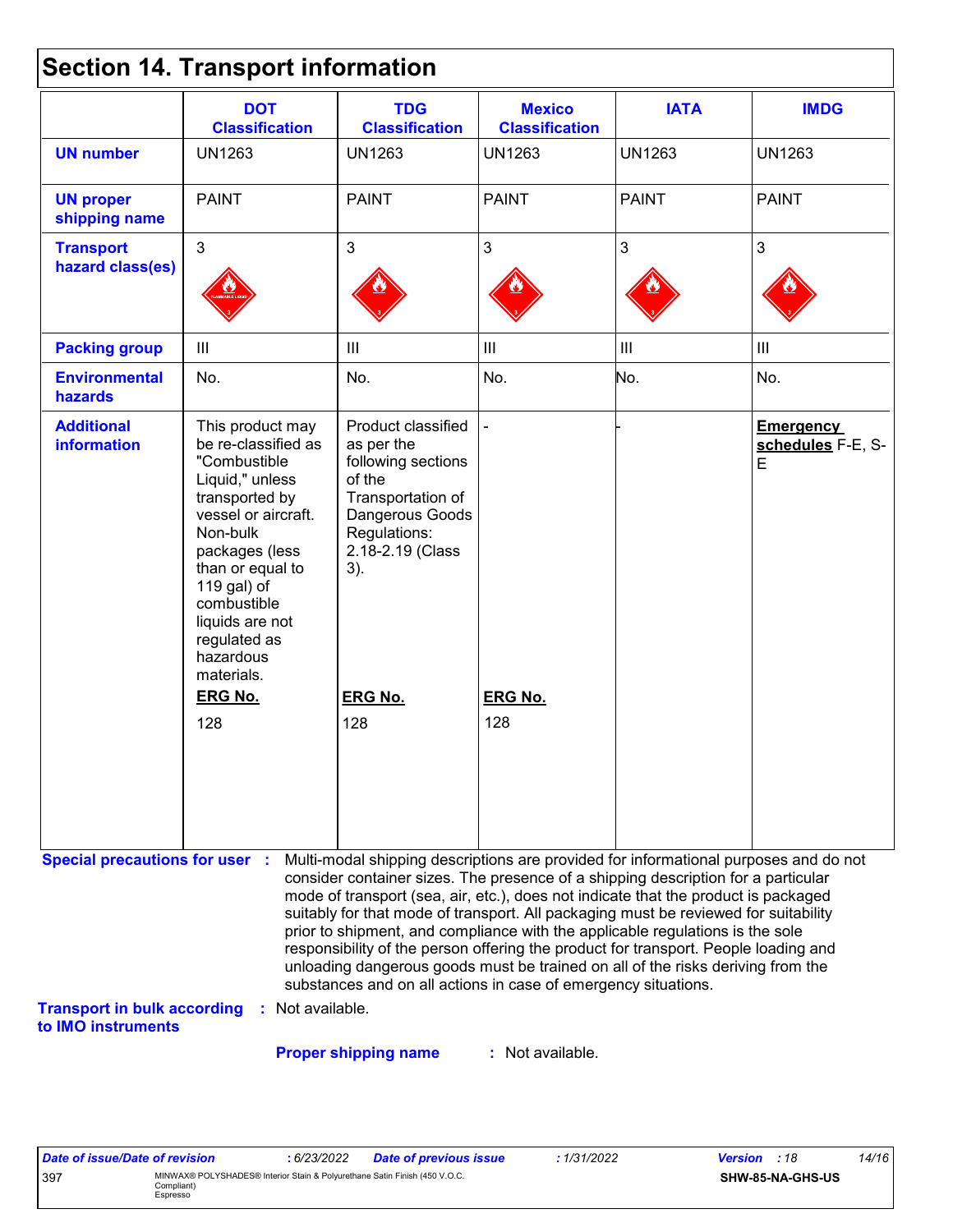### **Section 15. Regulatory information**

### **SARA 313**

SARA 313 (40 CFR 372.45) supplier notification can be found on the Environmental Data Sheet.

#### **California Prop. 65**

WARNING: This product contains chemicals known to the State of California to cause cancer and birth defects or other reproductive harm.

#### **International regulations**

| <b>International lists</b> | Australia inventory (AIIC): Not determined.                  |
|----------------------------|--------------------------------------------------------------|
|                            | China inventory (IECSC): Not determined.                     |
|                            | Japan inventory (CSCL): Not determined.                      |
|                            | Japan inventory (ISHL): Not determined.                      |
|                            | Korea inventory (KECI): Not determined.                      |
|                            | New Zealand Inventory of Chemicals (NZIoC): Not determined.  |
|                            | Philippines inventory (PICCS): Not determined.               |
|                            | Taiwan Chemical Substances Inventory (TCSI): Not determined. |
|                            | Thailand inventory: Not determined.                          |
|                            | Turkey inventory: Not determined.                            |
|                            | Vietnam inventory: Not determined.                           |
|                            |                                                              |

### **Section 16. Other information**

**Hazardous Material Information System (U.S.A.)**



**The customer is responsible for determining the PPE code for this material. For more information on HMIS® Personal Protective Equipment (PPE) codes, consult the HMIS® Implementation Manual.**

**Caution: HMIS® ratings are based on a 0-4 rating scale, with 0 representing minimal hazards or risks, and 4 representing significant hazards or risks. Although HMIS® ratings and the associated label are not required on SDSs or products leaving a facility under 29 CFR 1910.1200, the preparer may choose to provide them. HMIS® ratings are to be used with a fully implemented HMIS® program. HMIS® is a registered trademark and service mark of the American Coatings Association, Inc.**

**Procedure used to derive the classification**

| <b>Classification</b>                                                                                    | <b>Justification</b>                     |
|----------------------------------------------------------------------------------------------------------|------------------------------------------|
| <b>FLAMMABLE LIQUIDS - Category 3</b>                                                                    | On basis of test data                    |
| <b>SKIN SENSITIZATION - Category 1</b>                                                                   | Calculation method                       |
| <b>CARCINOGENICITY - Category 2</b>                                                                      | Calculation method                       |
| TOXIC TO REPRODUCTION - Category 1B                                                                      | Calculation method                       |
| SPECIFIC TARGET ORGAN TOXICITY (SINGLE EXPOSURE) (Respiratory tract<br>irritation) - Category 3          | Calculation method                       |
| SPECIFIC TARGET ORGAN TOXICITY (SINGLE EXPOSURE) (Narcotic effects) -<br>Category 3                      | Calculation method                       |
| SPECIFIC TARGET ORGAN TOXICITY (REPEATED EXPOSURE) - Category 1<br><b>ASPIRATION HAZARD - Category 1</b> | Calculation method<br>Calculation method |
| <b>Hietomi</b>                                                                                           |                                          |

#### **History**

| Date of printing                         | : 6/23/2022 |
|------------------------------------------|-------------|
| Date of issue/Date of<br><b>revision</b> | : 6/23/2022 |
| Date of previous issue                   | : 1/31/2022 |
| <b>Version</b>                           | : 18        |

| Date of issue/Date of revision |                                                                                                      | : 6/23/2022 | Date of previous issue | : 1/31/2022 | <b>Version</b> : 18 |                  | 15/16 |
|--------------------------------|------------------------------------------------------------------------------------------------------|-------------|------------------------|-------------|---------------------|------------------|-------|
| 397                            | MINWAX® POLYSHADES® Interior Stain & Polyurethane Satin Finish (450 V.O.C.<br>Compliant)<br>Espresso |             |                        |             |                     | SHW-85-NA-GHS-US |       |